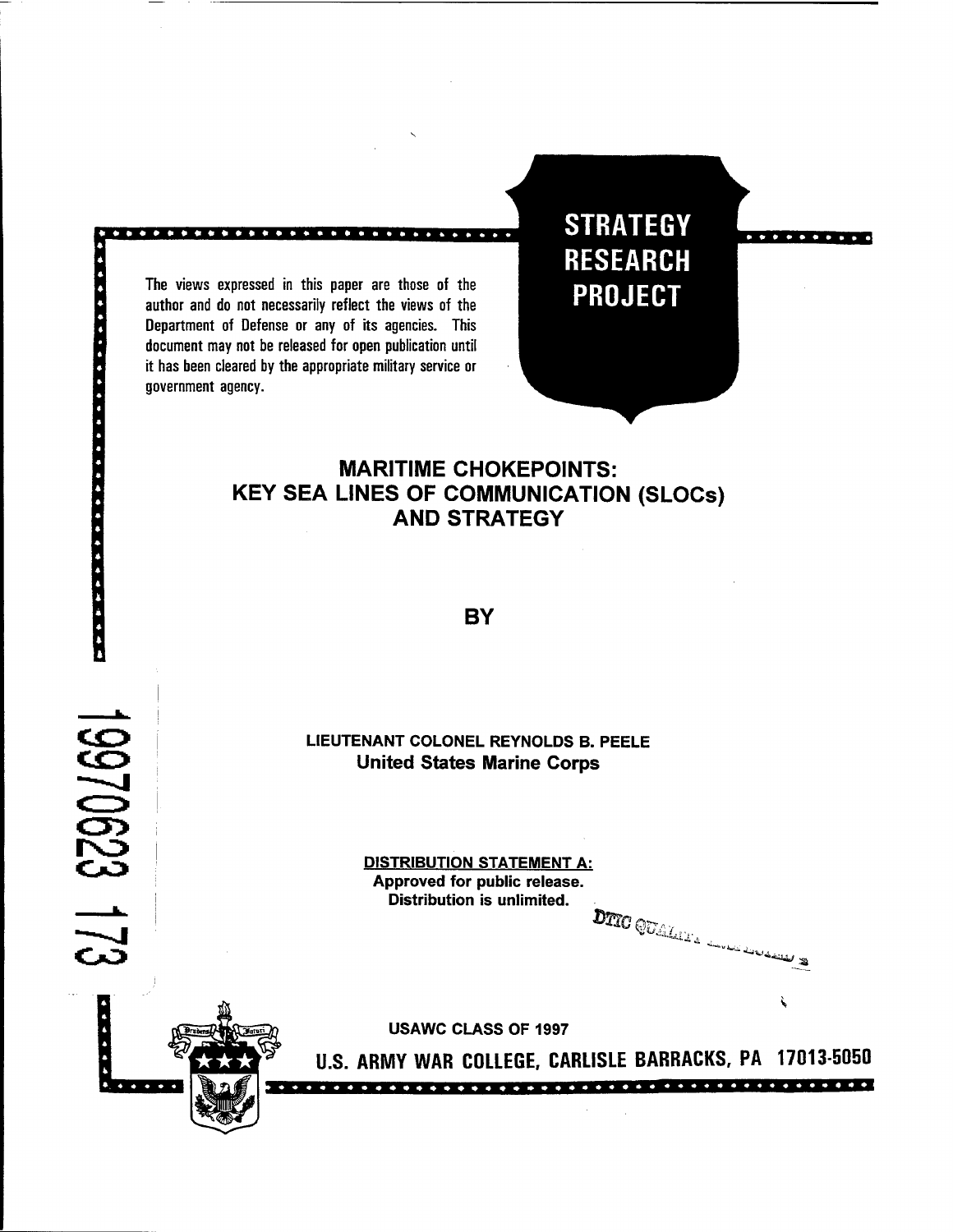# USAWC STRATEGY RESEARCH PROJECT

# **MARITIME CHOKEPOINTS:**

KEY SEA LINES OF COMMUNICATION (SLOCs) and STRATEGY

by

Lieutenant Colonel Reynolds B. Peele United States Marine Corps

> Captain John Dailey, USN Project Advisor

The views expressed in this paper are those of the author and do not necessarily reflect the views the Department of Defense or any of its agencies. This document may not be released for open publication until it has been cleared by the appropriate military service or government agency.

> , **DISTRIBUTION STATEMENT A: Approved for public release. Distribution is unlimited.**

U. S. Army War College Carlisle Barracks, Pennsylvania 17013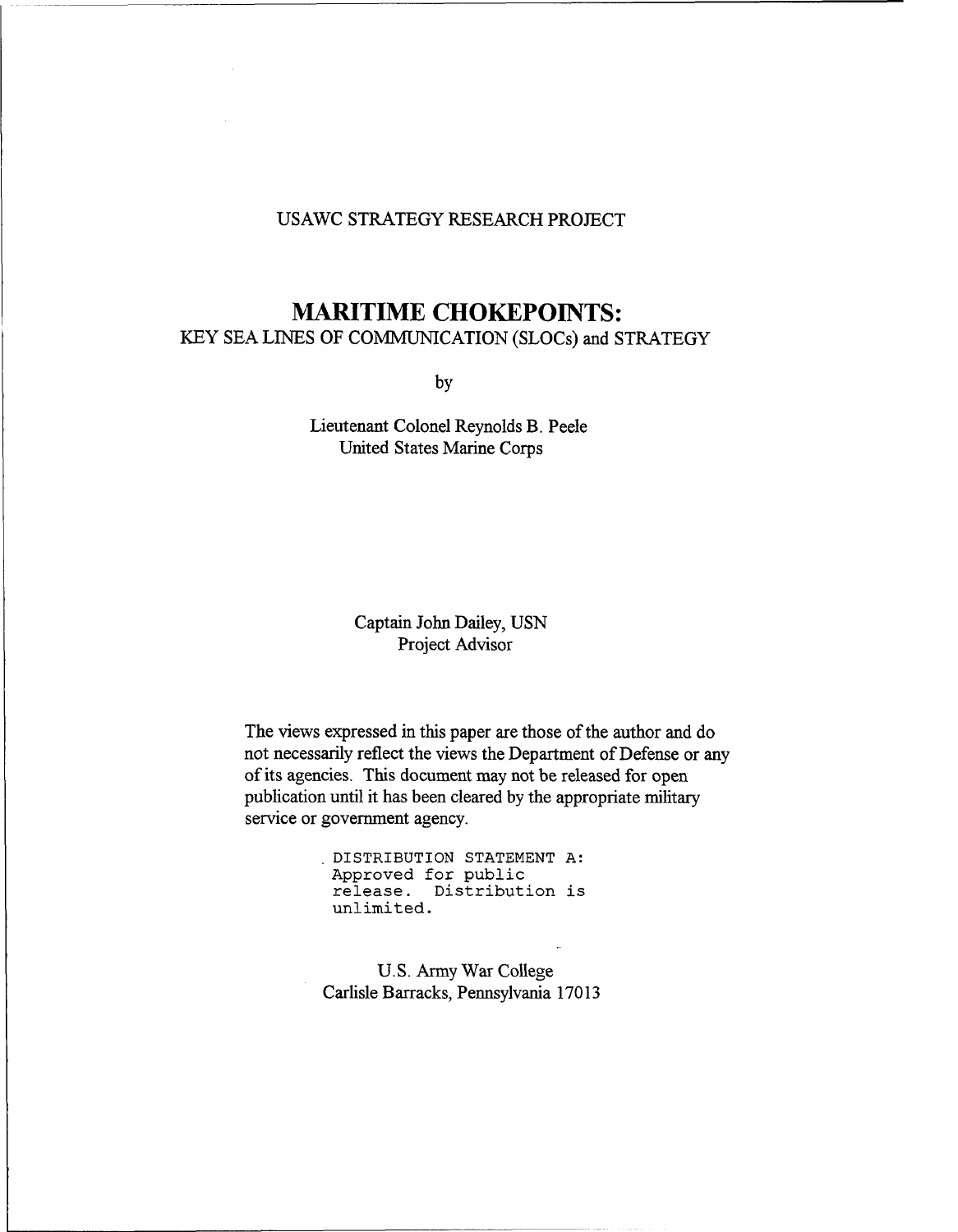## **ABSTRACT**

# AUTHOR: Reynolds B. Peele (LtCol), USMC

# TITLE: MARlTIME CHOKEPOINTS: Key Sea Lines of Communication (SLOCs) and Strategy

FORMAT: Strategy Research Project

DATE: 7 April 1997 Pages: 27 CLASSIFICATION: Unclassified

Does U.S. military strategy adequately address maritime chokepoints or is there an oversight awaiting an untimely catastrophic event? The importance of sea lines of communication (SLOCs), especially chokepoints, have been constant throughout history. When geopolitical issues associated with SLOCs have been misunderstood or overlooked, the consequences have been severe. The United States needs to ensure that current strategy and resources properly address modem and future SLOC issues. This paper examines SLOC issues and whether or not the United States is properly addressing such issues accordingly.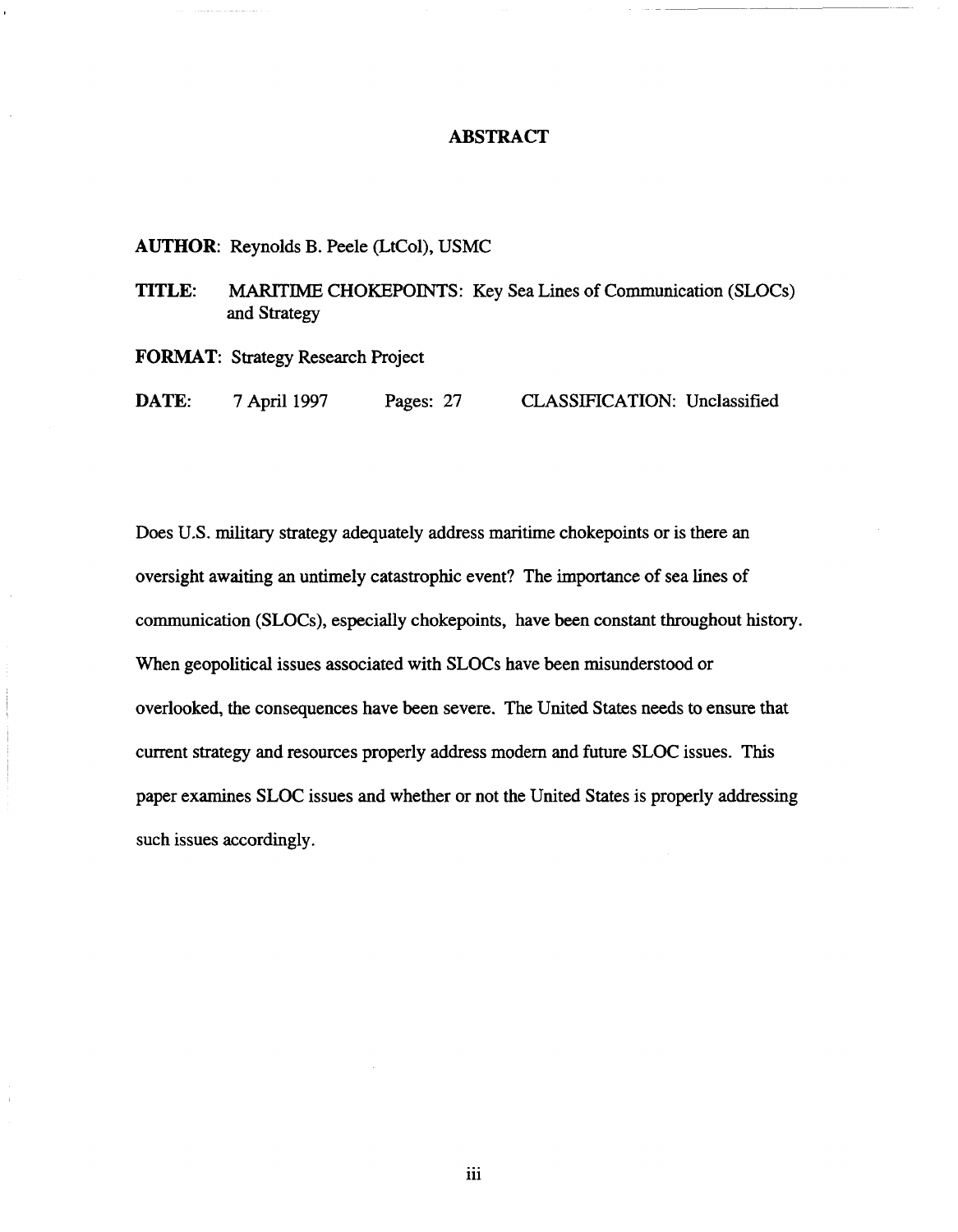# **TABLE OF CONTENTS**

 $\mathcal{A}^{\mathcal{A}}$ 

 $\mathcal{A}^{\mathcal{A}}$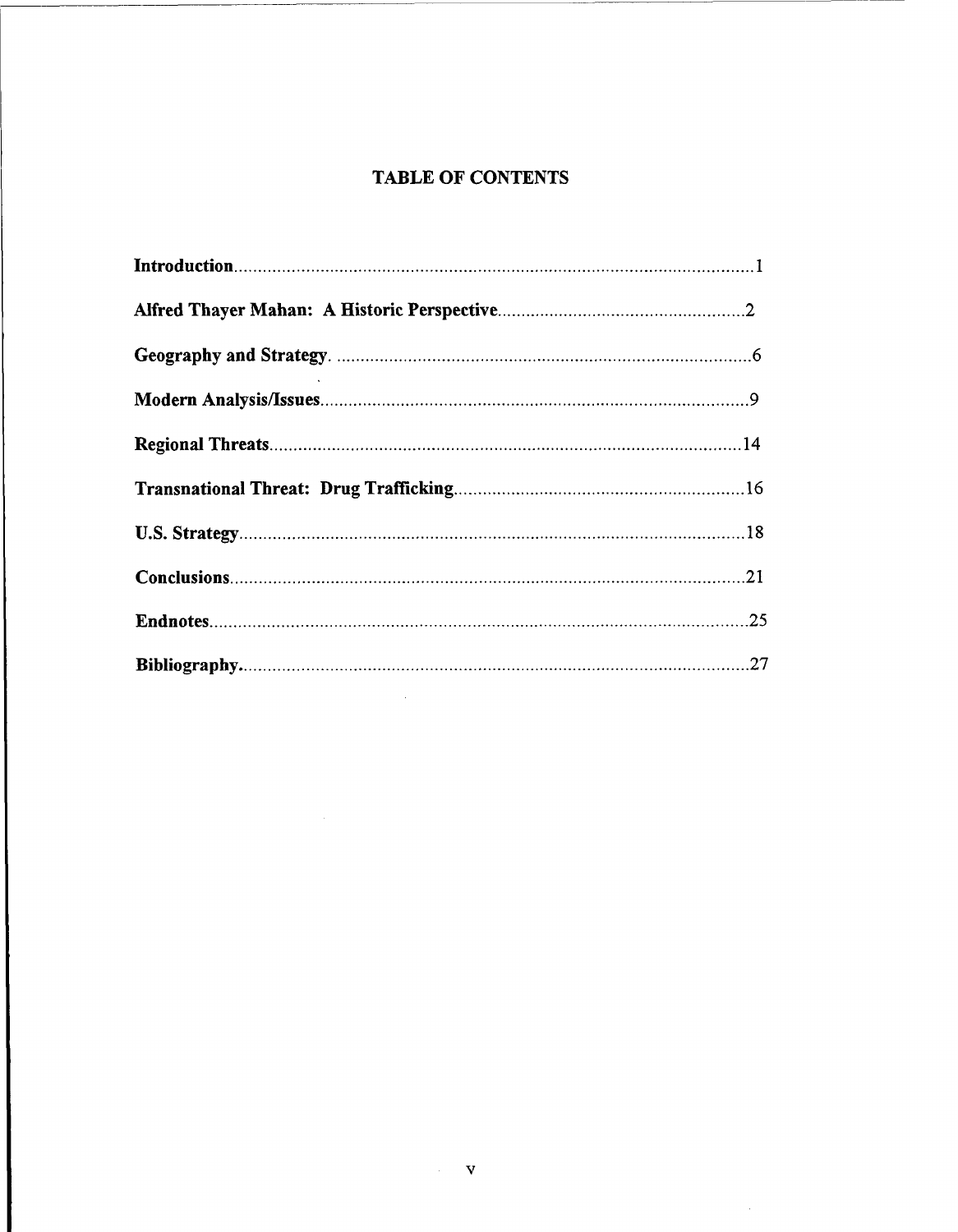**"Man's natural habitat is land, and land dominates his conscious endeavor** -- **social, economic, political, and military. Yet, almost three quarters of his world is ocean. It is the original source of life for all earth's species; it is the essential of means of global transport for man's produce, commerce, and military strength** ...... **While the world ocean is beyond sight of much of mankind, its influence is ubiquitous."'** 

Sir Walter Raleigh once observed, in 1616, that , "Whosoever commands the sea commands the trade; whosoever commands the trade of the world commands the riches of the world, and consequently the world itself."<sup>2</sup> Unimpeded sea lines of communication (SLOCs) are as important today to the economic growth and security of a nation whose critical resources, friends, and enemies lie beyond the World Ocean (ocean and sea are used interchangeably throughout this report to designate major water bodies).<sup>3</sup> The World Ocean are those contiguous oceans and seas which define the major continents and convey the commerce of the trading nation. $<sup>4</sup>$  The importance of the SLOCs have</sup> remained constant. Over 90 percent of global trade occurs by sea, and the United States depends on the seas for its defense. As the world moves into a new world order, albeit undefined and uncertain, does U.S. strategy and resources adequately address SLOCs, or chokepoints, or are there oversights warranting redress? This paper will examine the historical aspects of the SLOC issue based on Alfred Thayer Mahan's writings which underscore the importance of SLOCs; assess current issues and foreign policy concerns; assess U.S. strategy as it relates to SLOCs; and provide a final perspective on the SLOC issue.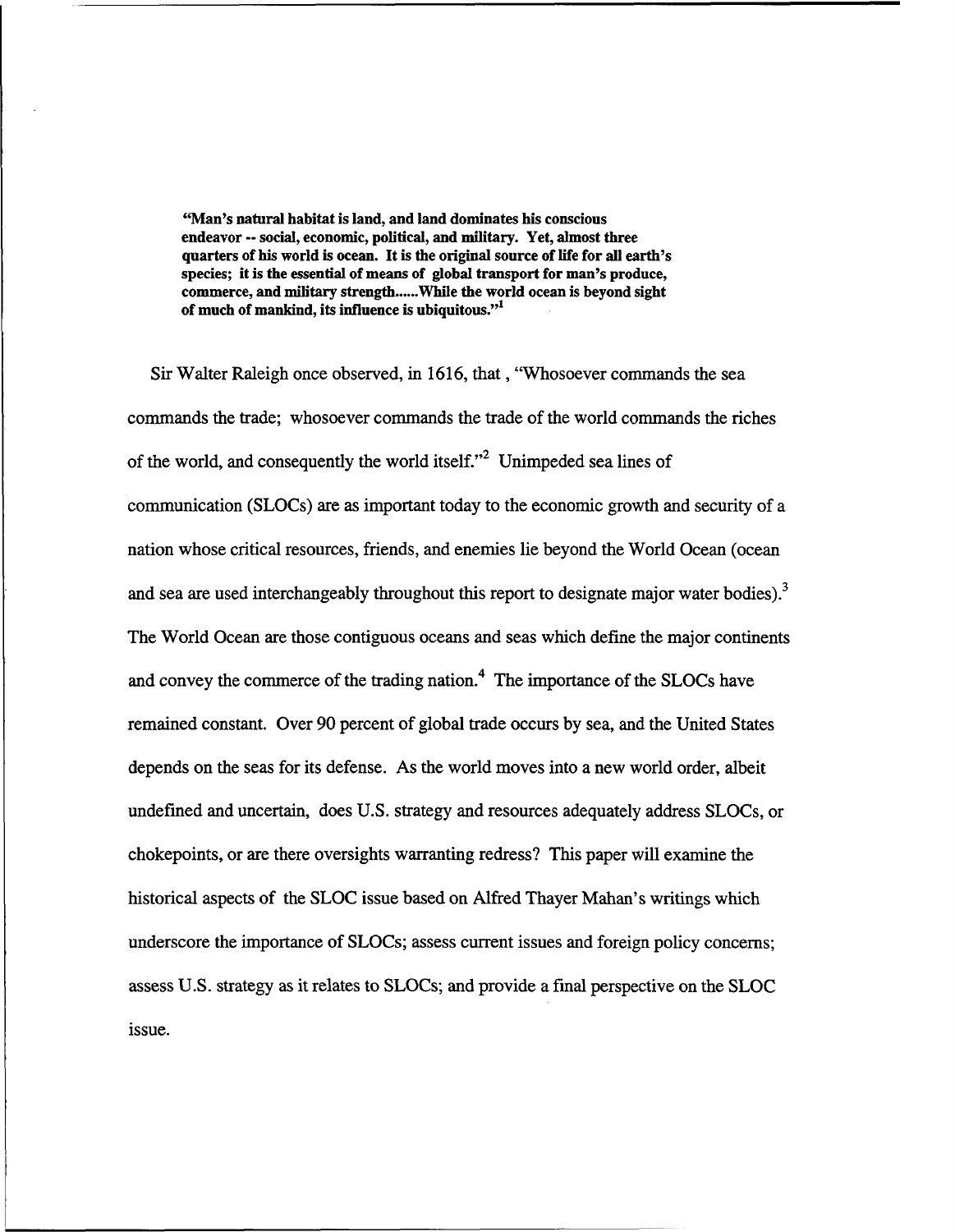#### **Alfred Thayer Mahan: A Historic Perspective:**

The historical importance of mercantile trade and seapower are exemplified by emergence of global nations like Great Britain and the United States. Conversely, failure to understand the important association between mercantilism and seapower have resulted in the fall of great nations, like Napoleon's France.

Referenced as "Clauswitz of the Sea", Alfred Thayer Mahan's views on naval strategy influenced seapower development of 20th century Great Britain, Germany, Japan, and the United States.<sup>5</sup> Mahan's writings about the importance of successfully projecting worldwide offensive seapower played a direct role in the victory of the United States in World War II and its current status as the world's sole superpower.<sup>6</sup>

Mahan was born on 27 September 1840, at West Point, New York. His father, Dennis Hart Mahan, taught at the U.S. Military Academy and propagated the theories of Antoine Henri Jomini. Alfred Thayer Mahan, however, chose the sea service and attended the U.S. Naval Academy. He graduated second in the class of 1859.' He saw combat during the Civil War, serving at Port Royal Sound, South Carolina.and later on blockade duty with the South Atlantic and West Gulf Squadrons. He initially served at the Naval War College as a lecturer on naval history and strategy, beginning 1885. He felt strongly that the Naval War College should be a senior officer intellectual center for study of historical and theoretical aspects of naval warfare vice an extension of hands-on navy training facilities. Mahan was successful in this effort. He served as president of the Naval War College during 1892 - 1893 and retired from the navy in 1896. He was recalled on active duty in 1898, during the Spanish American War, to sit on the Naval War Board, and in

 $\overline{2}$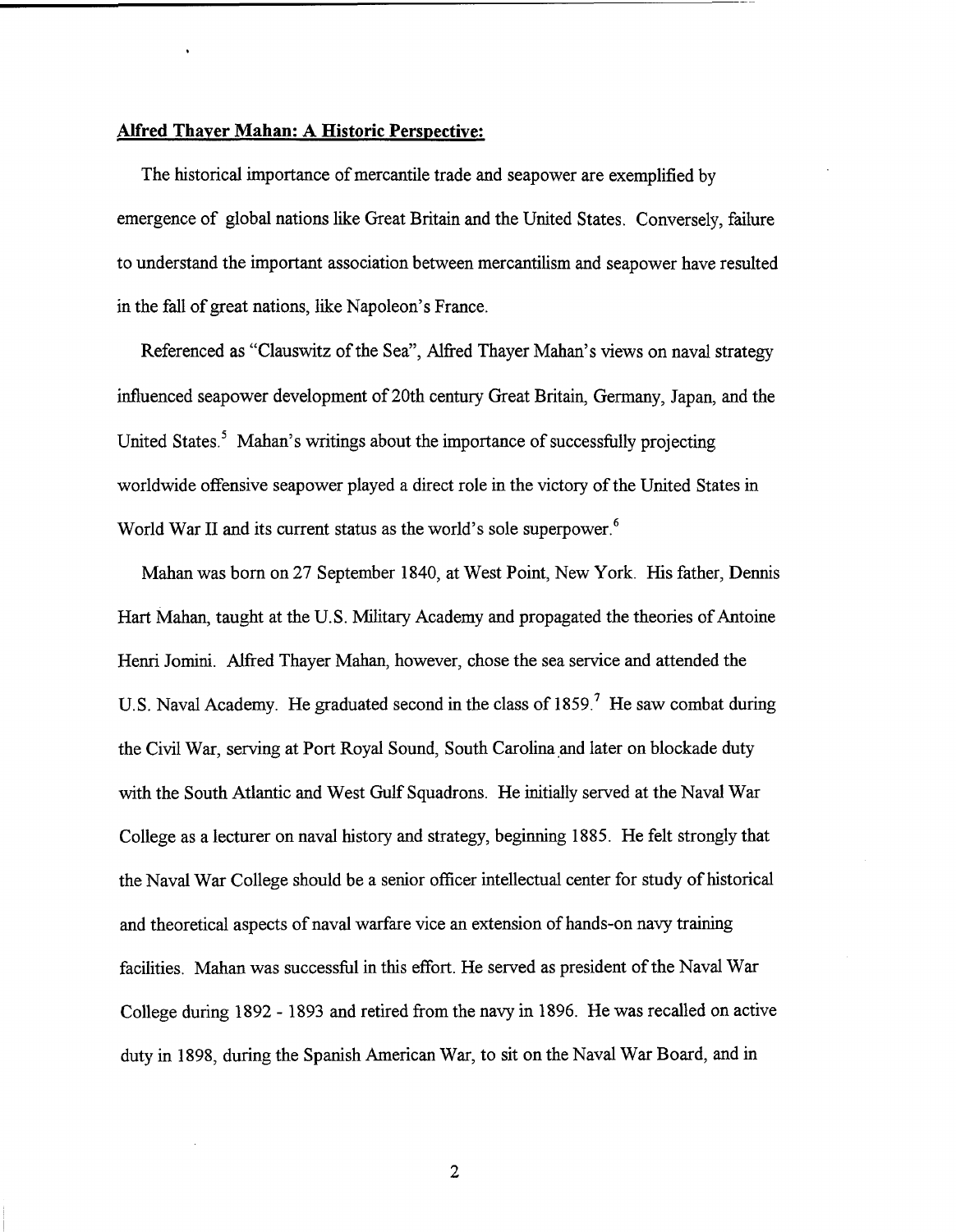1899, he served as delegate to the peace conference at the Hague. In 1906 he retired as a rear admiral; thereafter, he continued to write books on naval strategy and biographies of great leaders like Horatio Nelson and David Glasgow Farragut. Mahan was seventy-four when he died, 1 December 1914, in Washington D.C. One of his admirers was President Theodore Roosevelt who frequently consulted Mahan on naval issues. His writings have been reprinted and published, notably in Great Britain, Germany, and Japan who in turn adopted many of his theories on strategy and advice in other naval matters like shipbuilding.

The essence of Mahan's theory was that a nation could be strong only if it had enough seapower to control the seas against any threat. Historical Great Britain impressed Mahan as an example of his postulation. One of the key associated issues of Mahan's theory is that of strategic lines of communication. Historical battles have been decided by severing enemy lines of communication -- Napoleon severing enemy supplies at Marengo (1800) and Ulm (1805); Farragut and Porter held the lines of communications of the forts on the Mississippi thus leading to their conquest during the Civil War. Japan was defeated primarily because the destruction of her merchant fleet (by submarines, mining) gradually shut off the oil and raw materials necessary to expand and sustain her industry and war machine.<sup>8</sup>

Therefore, as Mahan has conveyed, there are "...two classes of powers: those whose communication is by land, and those who depend upon the sea. The sea lines are the most numerous and easy, and they will probably be determinative of the course of trade."<sup>9</sup>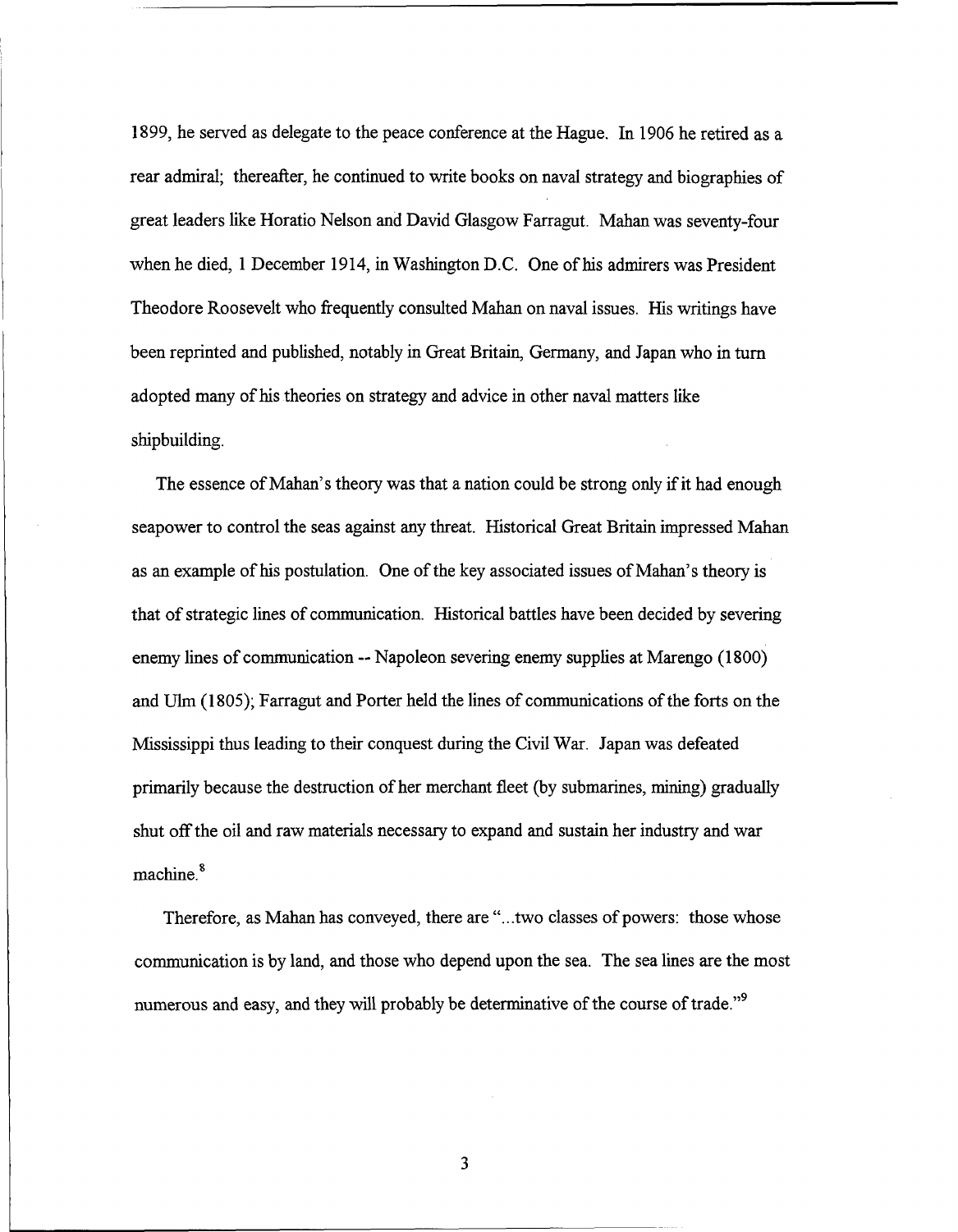Mahan recognized the enormous value in lines of communication that would occur with the advent of the Panama Canal, then being discussed. The sea was a very important medium of commerce and the advent of the Canal adjoining two important SLOCs, Pacific and Atlantic Oceans, was of incalculable value. Mahan writes,

"The very sound, commerce, brings with it a suggestion of the sea, for it is maritime commerce that has in all ages been most fruitful of wealth; and wealth is but the concrete expression of a nation's energy of life, material and mental. The power, therefore, to insure these communications to one's self, and to interrupt them for an adversary, affects the very root of a nation's vigor, as in military operations it does the existence of an army, or as the free access to rain and sun  $-$  communications from without  $-$  does the life of a plant."<sup>10</sup>

Mahan further postulates that there are key strategic questions a sea power nation must address prior to going to war. These questions are  $<sup>11</sup>$ </sup>

- What is the true objective?
- What are the points upon which it (the navy) should be concentrated?
- Where are the establishment of depots of coal and supplies?
- How are communications maintained between these depots and the home base?
- What is the military value of commerce-destroying as a decisive or secondary operation of war?
- What is the system upon which commerce-destroying can be most efficiently conducted -- whether by scattered cruisers or by holding in force some vital center through which commercial shipping must pass?

An assessment of strategic **art** would conclude that these questions when answered will identify the ends, ways, and means to exploit SLOCs for military strategic success.

U. S. history, prior to and after Mahan, has shown the importance of commercedestroying. The United States Navy dealt a decisive blow to the Confederacy in the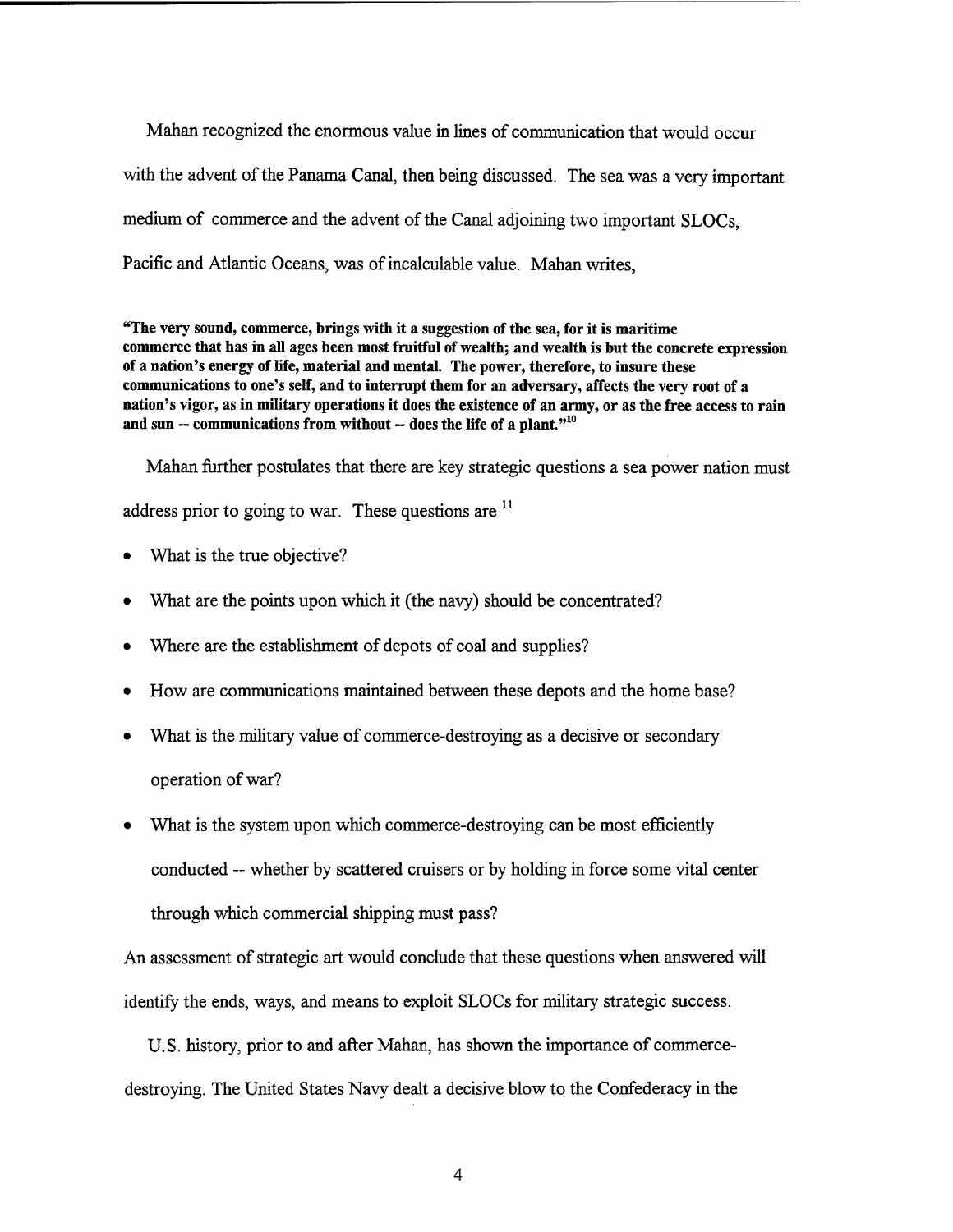destruction of commerce by blockading and closing ports of egress and ingress.<sup>12</sup> Today the United Nations has supported an embargo against Iraq until Suddarn Hussein fully complies with the war ending treaty and recognizes the independence of Kuwait. This is being enforced in part by U.S. naval forces.

Mahan conveys that history has shown that travel and traffic by water have always been easier and cheaper than by land. Though there have been problems with piracy in the past, that is no longer a principal issue. But in examining the past threats to mercantilism, Mahan feels that naval forces are essential to enhance peaceful shipping.

During the days of European colonization, security of sea travel and sea trade was a problem and days of long-standing peace settlements between nations were scarce. As Mahan indicates,

"....thus arose the demand for stations along the road, like the Cape of Good Hope, St. Helena, and Mauritius, not primarily for trade, but for defense and war; the demand for the possession of posts like Gibraltar, Malta, Louisburg, at the entrance of the Gulf of St. Lawrence, - posts whose value was chiefly strategic, though not necessarily wholly so. Colonies and colonial posts were sometimes commercial, sometimes military in their character; and it was exceptional that the same position was equally important in both points of view, as New York was." $13$ 

The three key "things" that Mahan highlights as key to much of the history and policy of nations bordering the sea are "production, with the necessity of exchanging products, shipping, whereby the exchange is carried on, and colonies, which facilitate and enlarge the operations of shipping and tend to protect it by multiplying points of safety."<sup>14</sup> Again, England was a key example in the growing production and trade it had with its many colonies in the Americas, the islands of the Caribbean, and the nations of Africa. Eurasia was also influenced by this great naval power.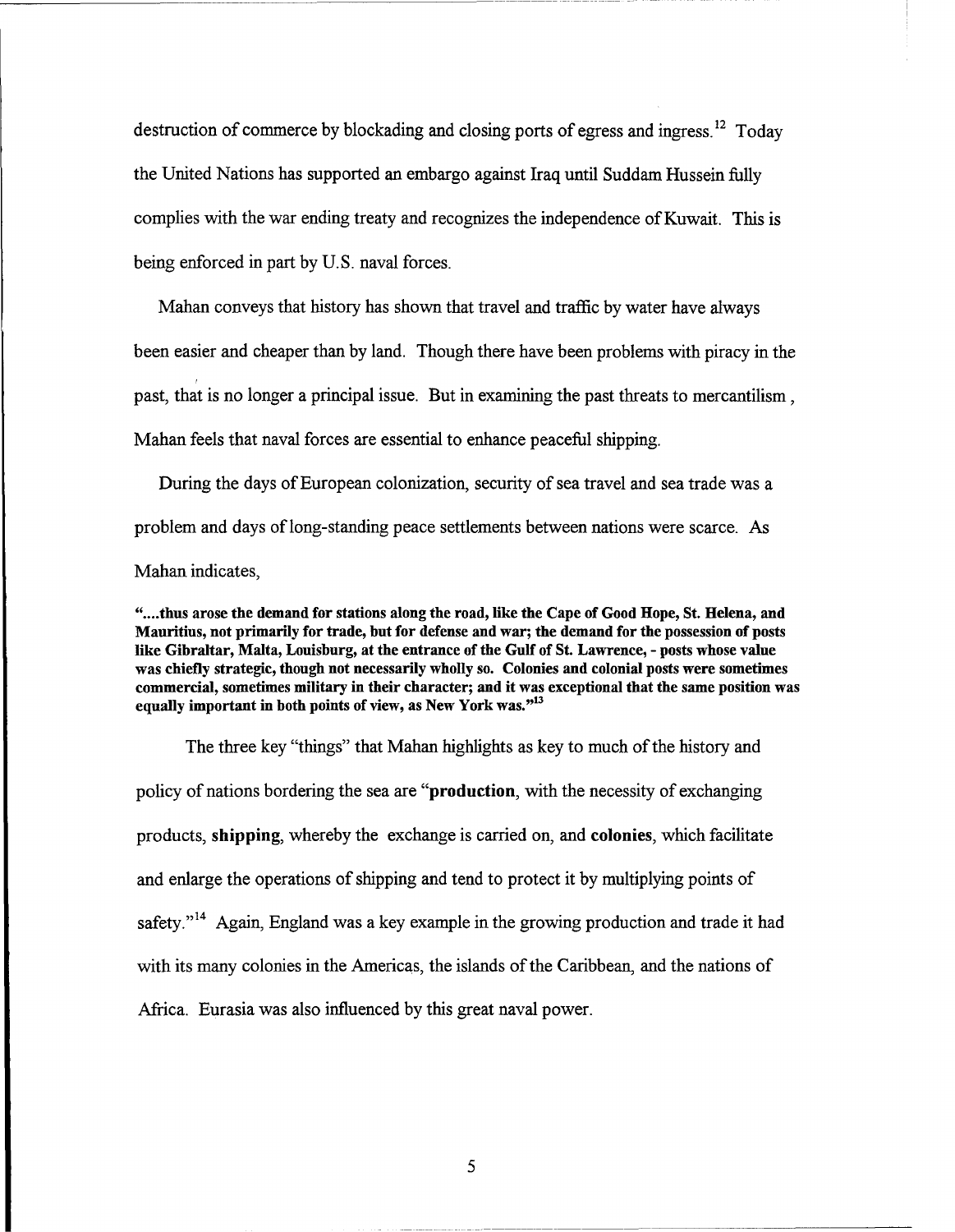It is clear from Mahan's writings that he puts a premium on naval power to insure the commercial development of a nation. Many of the key strategic SLOC issues postulated then are as important today, especially those associated with naval forces "holding in force some vital center (or chokepoint) through which commercial shipping must past."<sup>15</sup> By examining the writings of Mahan, it could be discerned that the consequences for strategic oversight in addressing chokepoints are severe both nationally and internationally.

Mahan, recognized the geopolitical advantages, or disadvantages, of the United States and other nations relative to the SLOCs, both in war and peace. His theory and historical assessment serve as a great point of departure to examine if we have learned from history and to what degree we have shaped policy accordingly.

#### **Geography and Strategy:**

There is an important link between the land and sea as it relates to the development of strategy. The essence of this linkage when properly understood by nation-states results in the development of grand strategy which benefits that nation-state in both war and peace. Another label for such grand strategy considerations, in modern parlance, could be geopolitics or strategic geography. A paper published by James E. Toth, Industrial College of the Armed Forces, "Military Strategy Note: Strategic Geography," eloquently explains this by indicating the following:

<sup>&</sup>quot;Webster defines geography as a science that deals with the earth and its life, especially the description of land, sea, air and the distribution of plant and animal life including man and his industries. This includes the availability and distribution of raw materials, workforce, industries, and the network of man-made infrastructure (railroads, highways, ports, airports, intermodal connections) which link the whole into a useful social, economic, or national defense system. Economics is an overlapping science which deals with the dynamic interaction of these geographic components, particularly as it relates to the production, distribution, and consumption of goods and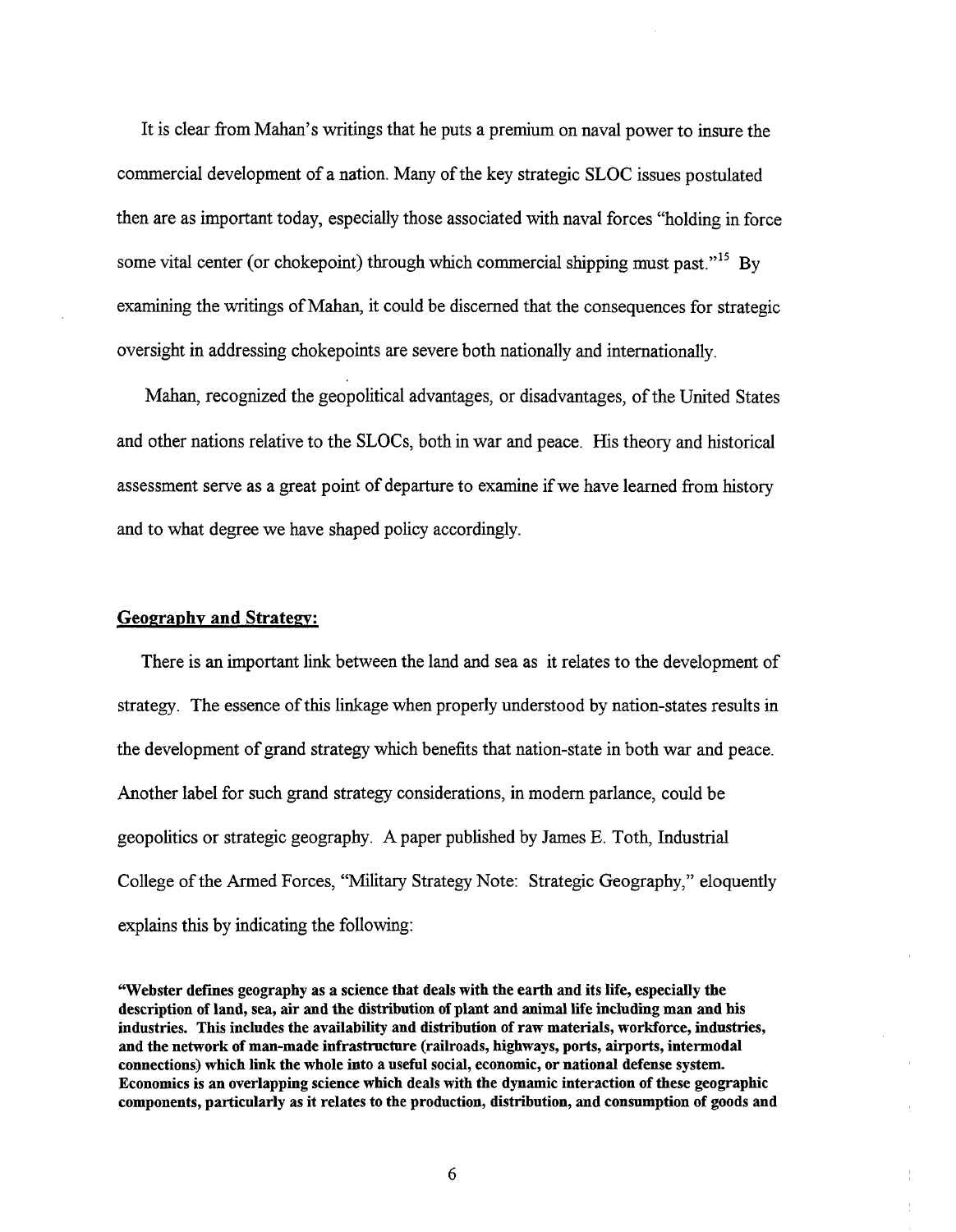services. Geopolitics can be defined as the study of the influence of geography, economics, and demography on the politics and especially the foreign policy of state....<sup>316</sup>

Toth hrther suggests that economists and politicians, and geographers debate the scope (and obvious overlap) of their various disciplines; however, geography in strategy is highlighted because it helps visualize strategic relationships and needs. As Napoleon said, "The policy of a state lies in its geography."<sup>17</sup> That is often more clear through inspection of geographical relationships than statistics of productivity and theories of international order.<sup>18</sup>

Mahan focused his efforts in understanding the important seam between land and ocean as it related to the development of man and use of strategic power. In determining whether or not a nation could be a great seapower, he primarily applied geographic considerations. His belief that a great seapower required strategic reach led some nations seeking expanded power to acquire overseas bases and colonies.<sup>19</sup> Hence the geopolitical considerations espoused by Mahan had a great deal of influence on the strategic and military objectives for several nations in the late 19th and early 20th century.<sup>20</sup>

In further analyzing geostrategy, Toth writes, "The primal value in relativity among forces, objects, or states is advantageous position. In the dynamic sense -- whether in the political, military, or commercial realm -- we can call military positional advantage key terrain, the central position, strategic chokepoints and the like. $"^{21}$  The importance of these positional advantages -- particularly chokepoints -- have intranational and international implications. Toth conveys that,

"Intranational refers to the quantitative and qualitative aspects of national raw materials, agriculture, industry, infrastructure and work force as they relate to one another as sources of national power. The sources of national power (e.g., geographic extent, configuration, and position; population size and characteristics; industrial and technological potential) are not directly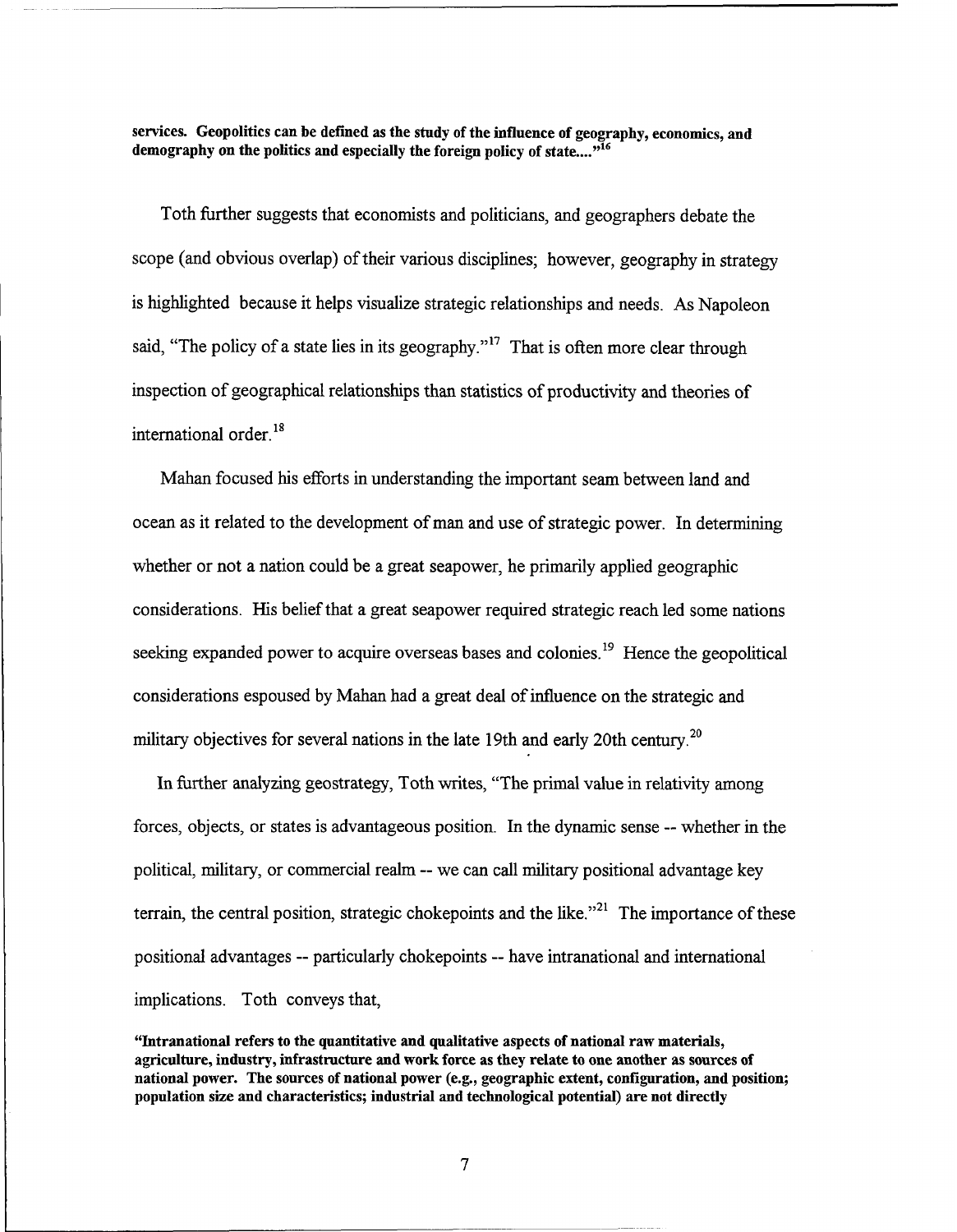**employable but serve as the basis for the instruments of national power (e.g., diplomacy, military action, economic action) which are employable."22** 

Toth further suggests that the international strategic dimension is the correlation of national power and influence among nations as they relate to one another politically, economically, and militarily on the surface of the earth.<sup>23</sup> A few examples referenced by Toth are as follows:

- The key factors in the United States relations with the rest of the world is her relative physical isolation fiom both Europe and Asia created by our insular location.
- A key factor in Russia's foreign policy is its adjacency with China and Europe as well as Turkey, Iran, and Afghanistan: a long common border and the resulting conflict between national objectives, cultures, and resources exacerbate the differences in ideology.
- Finally, consider the military strategy if Alaska were still a part of Russia.<sup>24</sup> When the U.S. examines global issues as they relate to the military instrument of power it is important to understand that "geography is the fulcrum against which the level of force must be applied."<sup>25</sup> Among other factors, there must be an appreciation of the seas as well as terrain and land form and their affects on national defense and military action. Strategically, you are considering positional advantage relative to generating, using, or thwarting military instruments of power. The position or location of friends and enemies (threats and aggressors) and the geography that is to be traversed by one to get to another will define objectives and key lines of communication via sea (SLOCs) or land. These and associated economic issues will be further examined.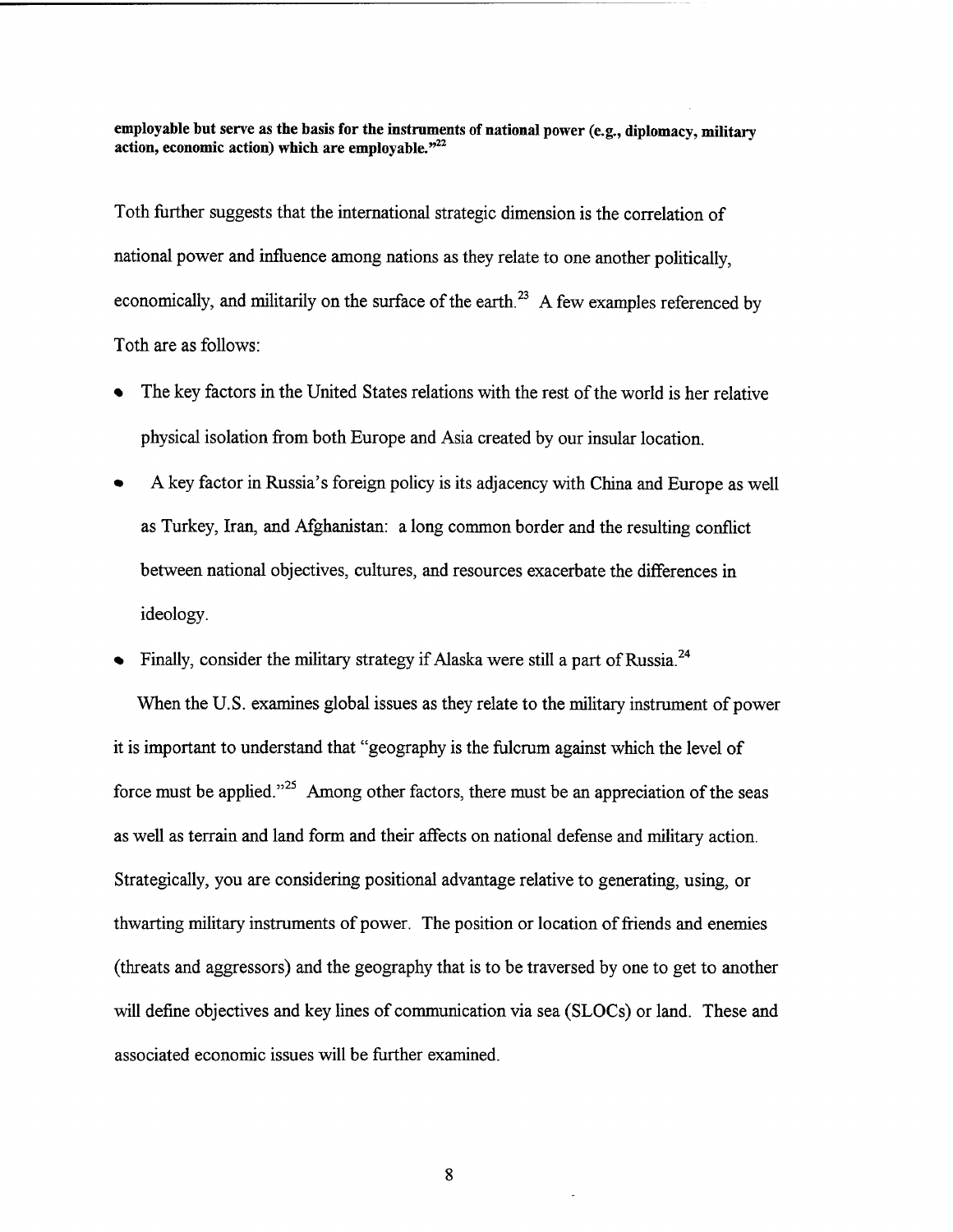## **Modern Analvsis/Issues:**

The economic growth of the United States is closely linked to the world economy as a whole and the majority of that trade is carried on and over the world's oceans.<sup>26</sup> Seaborne commerce exceeds 3.5 billion tons annually and accounts for 80 percent of trade among nations.<sup>27</sup> The U.S. and world economy would soon fail, if the United States could not effectively import and export utilizing sea lines of communication  $(SLOC)^{28}$  Virtually every aspect of everyone's daily life is touched by goods and services that are ultimately connected to free trade by sea.<sup>29</sup> In addition, sea lines of communication are directly related to America's capability to get forces, equipment and supplies to crisis areas in support of the national interest. The issues associated with SLOCs and chokepoints generically include unimpeded transit on, under, and over (air) these areas. There are numerous international chokepoints that require the interest of the United States. They are regionalized as eight areas considered "U.S. Lifelines and Transit Regions."<sup>30</sup> They are the Gulf of Mexico-Caribbean Sea with the Panama Canal; the North Sea-Baltic Sea with several channels and straits; the Mediterranean-Black Sea with the Strait of Gibraltar and access to Middle Eastern areas; the Western Indian Ocean with the Suez Canal, Bab el Mandeb, the Strait of Hormuz and around South Africa to the Mozambique Channel; the Southeast Asian Seas with the Malacca and Lombok Straits among others and SLOCs passing the Spratly Islands; the Northeast Asian Seas with SLOCs important in access to Japan, Korea, China and Russia; the Southwest Pacific with important SLOC access to Australia; and, the Arctic Ocean with the Bering Strait. The following are economic and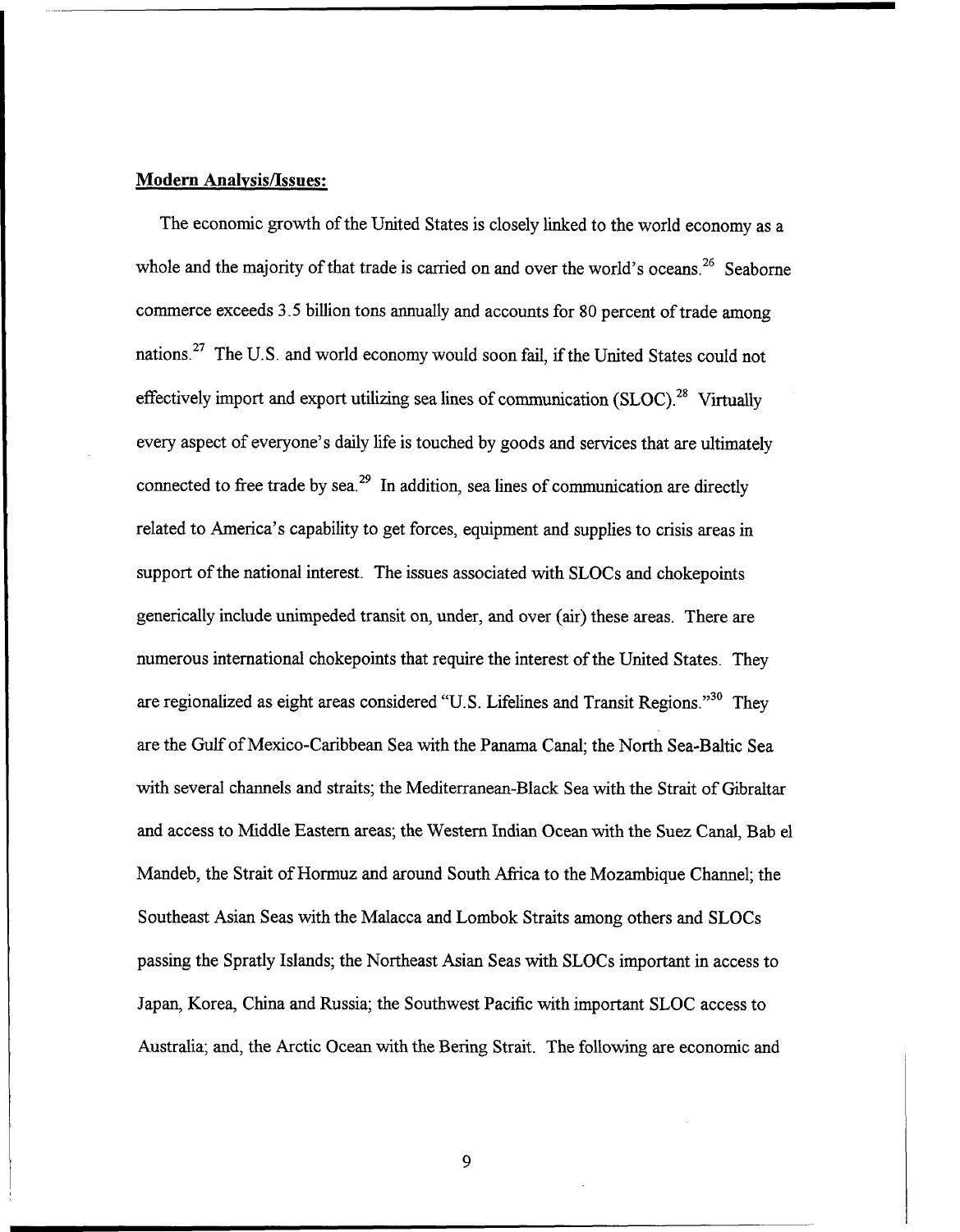military issues that are prominent in insuring unobstructed passage of these important SLOCs or chokepoints.

According to the American Petroleum Institute, in 1994, for the first time, more than half of the oil used in the United States was imported. The largest supplier, Saudi Arabia, supplies 18.5% of the United States' petroleum needs. Any Saudi oil reaching the United States has to travel more than 8,000 sea miles via the SLOCs in the regions of the Western Indian Ocean, the Mediterranean-Black Sea, and the Gulf of Mexico-Caribbean Sea. Disruption to this type activity not only impacts on the United States but the global economy. This was demonstrated during 1980- 1988 in the "Tanker War" between Iran and Iraq. The U.S. interest was to insure the safe passage of non-belligerent ships moving petroleum from the Persian Gulf to Western economies, including the U.S. During this 8 year conflict, 543 ships were attacked, a total of 200 merchant sailors were killed and 53 U.S. lives were lost as a result of attacks on U.S. military vessels. It is important to note that the majority of the ships that were attacked flew flags of nations not associated with the Iran/Iraq conflict; over 80 ships were sunk or declared a total loss which resulted in over \$2 billion dollars in direct losses to cargo and hulls. This resulted in hull insurance rates increasing 200 percent worldwide, which, of course, was passed on to the consumers in the form of higher prices. Fears that the tanker war would result in serious disruption of available oil supplies pushed the cost of oil supplies from approximately \$13 to \$3 1 per barrel.<sup>31</sup> Total cost to the world economy was projected by some to exceed \$200 billion dollars.32 The United States heavy dependence on Persian Gulf oil, currently in the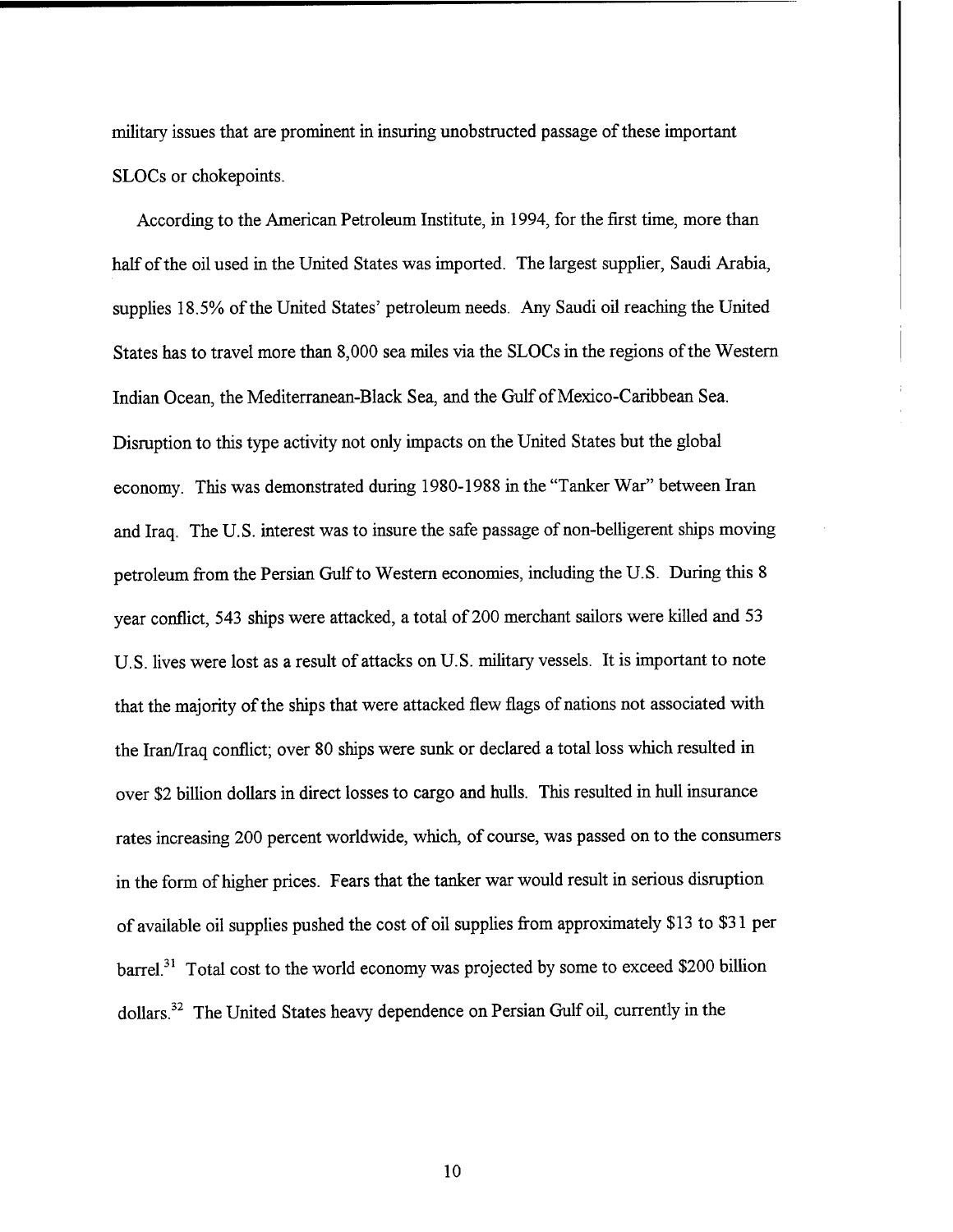vicinity of 9.8 million Bbls per day, seems to be irreversible in the foreseeable future.<sup>33</sup> This part of the world remains unstable and potentially volatile.

Arguably, the region of the Southeast Asian Seas is the most prominent of all regions, considering the sheer volume of merchant shipping transiting this region. This area includes the Straits of Malacca, Sunda, and Lombok. It also encompasses the SLOC on the South China Sea passing the Spratly Islands. These sea lanes carry almost half the world's merchant shipping and large percentages of Asian trade pass through a few key straits. In 1993, over half the world's merchant fleet capacity (tonnage) -- more than onethird of the world's ships (number of ships) -- sailed through the Straits of Malacca, Sundra, or Lombok, or sailed past the Spratly Islands.<sup>34</sup> This level of shipping underscores the significance of this region.

Shipping traffic through Malacca is several times greater than the traffic through either the Suez or Panama canals.<sup>35</sup>Over one-half trillion dollars (\$568 billion) of long hauled interregional seaborne shipment, passed through these chokepoints in 1993.<sup>36</sup> This represents over 15 percent of all the world's cross-border trade, excluding trade within the region. Over 40% of trade from Japan, Australia and the nations of Southeast Asia pass through these chokepoints.<sup>37</sup> Over one quarter of the imports of the Newly Industrialized Economies (NIE) of Hong Kong, Taiwan, and South Korea pass through these SLOCs.<sup>38</sup> Consequently, the economic strength of these countries and their trading partners is dependent on uncontested passage through these SLOCs.

In 1993, the United States was third in shipping, in terms of "capacity ships" owned passing through the Strait of Malacca, behind Japan and Greece. The extent of merchant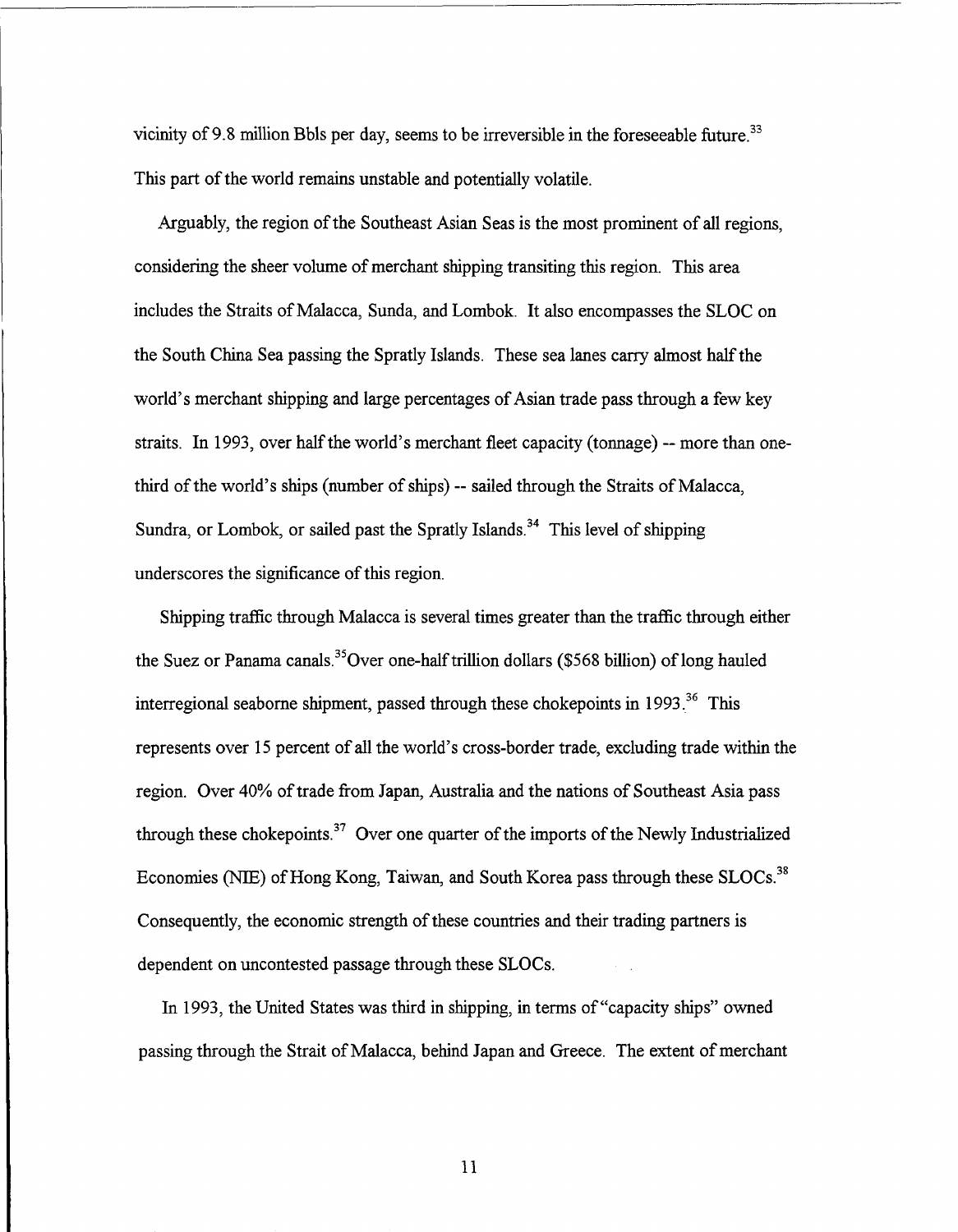shipping in this area and the associated significance of the SLOCs can be summarized as follows: "Over half of all interregional tonnage passing through Malacca is either coming from or going to the Arab Gulf (Western Indian Ocean Region). About half of interregional tonnage through Malacca is either coming from or going to Southeast Asia. Over a third of tonnage is going to or coming from Japan, and next in shipping volume are the Newly Industrialized Economies (NIEs) of Hong Kong, Taiwan, and South Korea."<sup>39</sup> In 1993, United States maritime exports represented 3.3% of the world's (or 11.1 million tons) which traversed the SLOCs at a value of \$15 billion dollars.<sup>40</sup>

The South Eastern Asian region is not without security concerns which may affect the SLOCs. Several nations claim part or all of the Spratly Islands and, by extension, claim rights over the waters adjacent the islands.<sup>41</sup> China, Taiwan, Malaysia, the Philippines, and Vietnam all have garrisons on the atolls and have claimed sovereignty over the adjacent waters. In addition, Indonesia has considered seeking control of shipping among its islands under a policy of "archipelagic sea lines." Indonesia is among 17 states declaring sovereignty over the waters, and SLOCs, which are enclosed within its archipelagic state. The straits in the Indonesian Archipelago are important for direct and cost-effective maritime activity, linking the Pacific and Indian Oceans. Finally, because of oil spills associated with accidents in the Strait of Malacca, the international community has considered regulations of shipping for environmental concerns and maritime safety.<sup>42</sup>

From a military perspective, recent events in North Korea, Haiti, Rwanda, Iraq, and the Balkans remind everyone how dangerous and uncertain the world remains after the Cold War. The Department of Defense's, National Security and the Convention on the Law of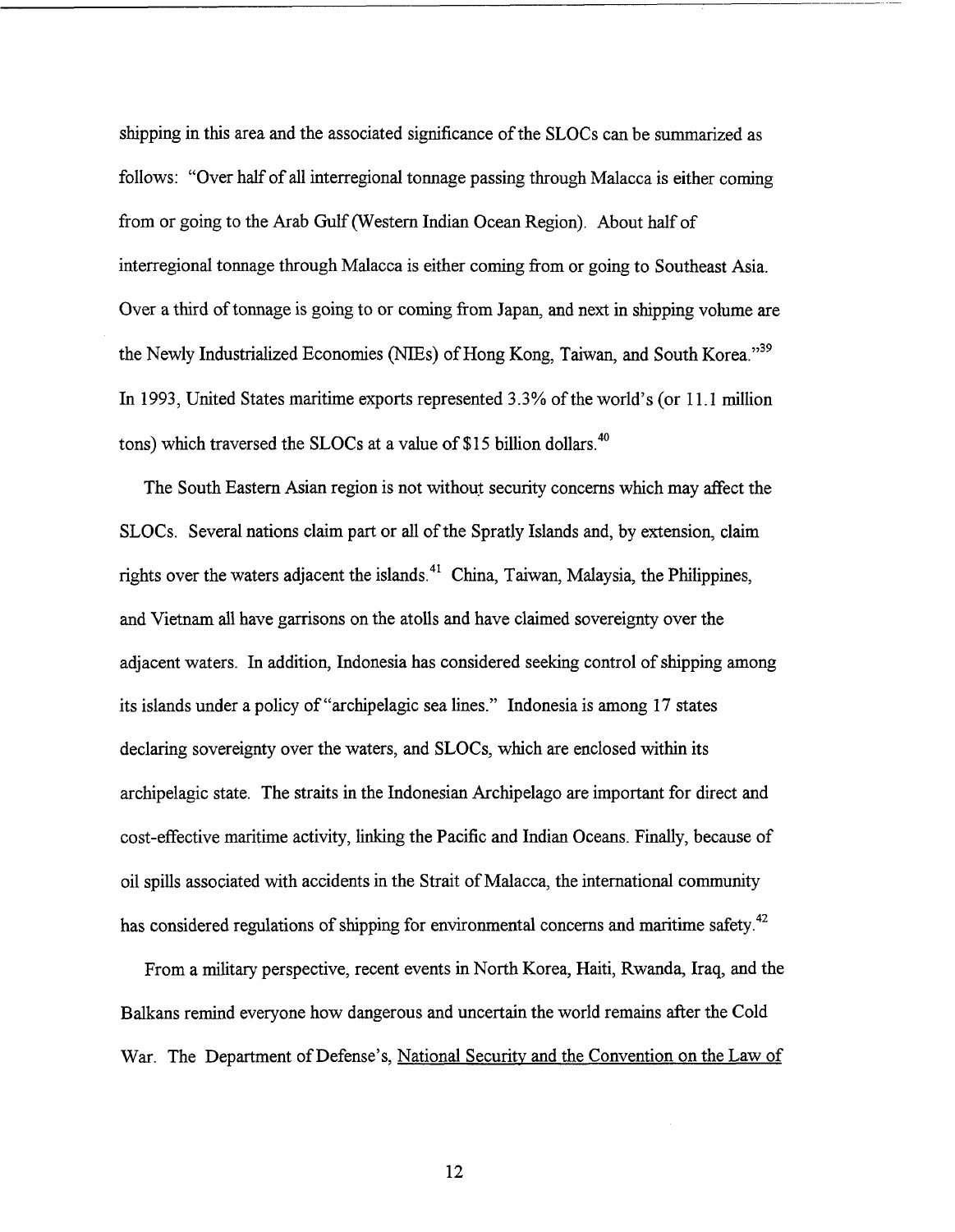the Sea, publication delineates the following as post Cold War threats to U.S. interests and world order relative to these areas:<sup>43</sup>

- Ethnic rivalry and separatist violence within and without national borders
- Regional tensions in areas such as the Middle East and Northeast Asia
- Humanitarian crises of natural or other origin resulting in starvation, strife, or mass migration patterns
- Conflict over mineral and living resources including those that straddle territorial or maritime zones
- Terrorist attacks and piracy against U.S. persons, property, or shipping overseas or on the high seas.

The shift from a bipolar to multipolar world has precipitated different challenges for the United States. Unchanged, however, is the reality that many U.S. economic, political and military interests are located distant from the United States. The United States has historically been and remains a maritime nation. It must maintain the maritime capability to project its military forces to locations across the globe in defense of its vital interests. The United States considers it vital that SLOCs remain open as a matter of international right.<sup>44</sup> This is essential for implementing the national security strategy.<sup>45</sup> The United States doesn't want to see passage through the SLOCs become contingent upon approval by coastal or island nations.46 Impediments to global mobility through key chokepoints could cause obvious delays in response time for military forces -- e.g., from the east coast to the Persian Gulf is 20 days via the Suez Canal, *26* days via South Africa. The United States response to any aggression must be unobstructed and rapid as recently indicated in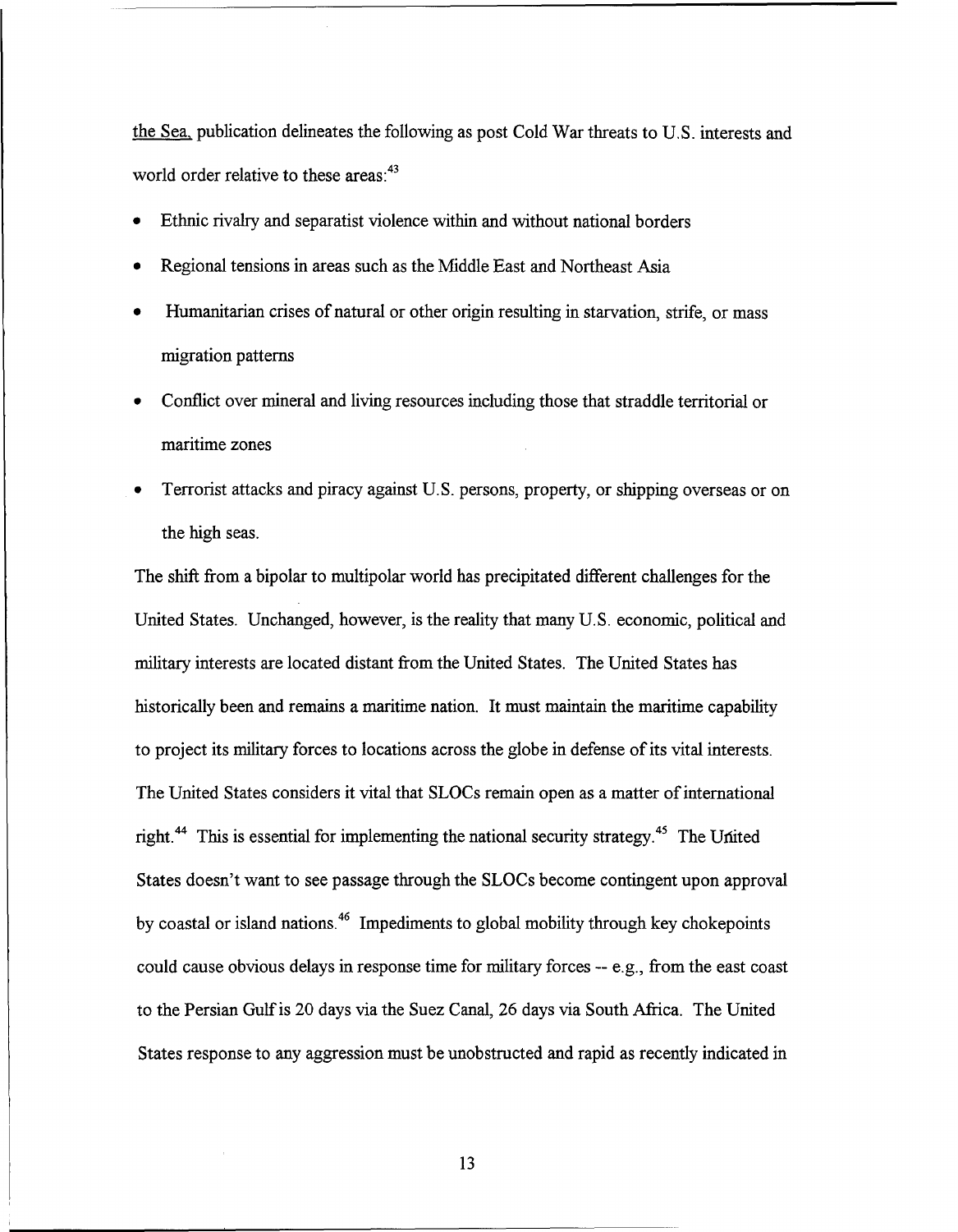1994 by troop and equipment deployment in response to "saber rattling" by Iraq. Additional examples highlighted by the Department of Defense are as follows:<sup>47</sup>

- Before and during the Persian Gulf War, the U.S. and other coalition naval and air forces traversed the critical chokepoints of Hormuz and Bab el Mandeb. In preparation for Operation Desert Storm, 3.4 million tons of dry cargo and 6.6 million tons of fuel had to be transported to U.S. and allied forces in the Gulf. Ninety-five percent of the cargo moved by ship through the straits.
- $\bullet$ If prevented from transiting through the Indonesian Archipelago and the Malacca Straits, a battle group transiting from Yokosuka, Japan to Bahrain would have to reroute around Australia. Assuming a steady 15 knot pace, the six ship battle group (all consuming conventional fuel) would require an additional 15 days to transit an additional 5,800 nautical miles. Additional fuel cost would be approximately \$7.0 million.

In addition, United States routinely transfers naval forces from the Mediterranean area to Central Command's area of responsibility (AOR). The U.S. can, therefore, ill afford a strategy that doesn't properly address unobstructed passage over, under, and on key SLOCs. The alternative cost in time and resources is tremendous. The possible cost in national security interests may be far greater.

#### **Regional Threats:**

Where are the principal economic and regional concerns which require focus on SLOCs? First, there is the Middle East. Saddam Hussein's hegemonic activities continue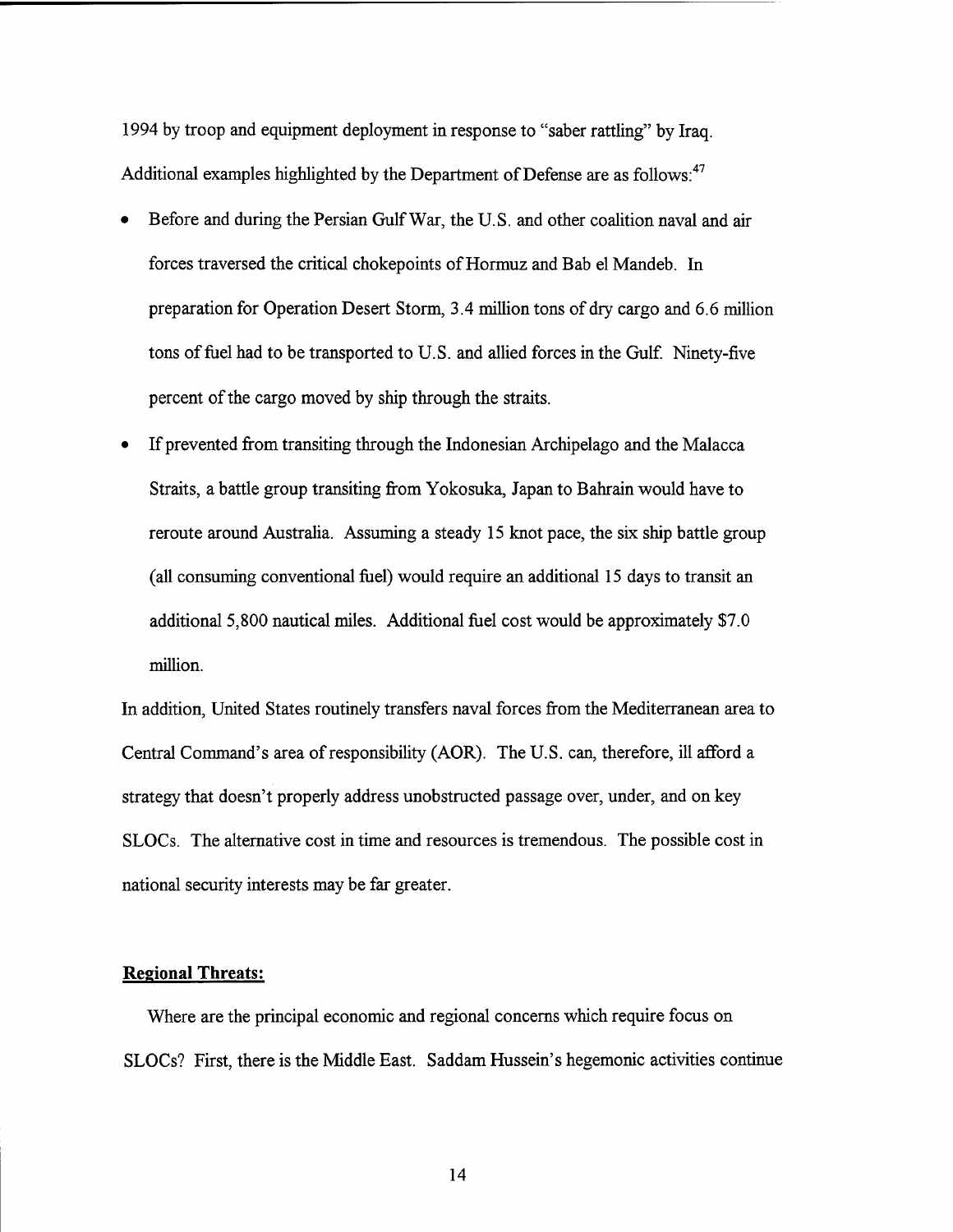to be a concern in maintaining both economic and military regional stability. In addition, state sponsored terrorism by Libya and Iran contribute to concerns about regional, as well as European, stability.

Second, in Northeast Asia, North Korea and its pursuit of a nuclear capability exacerbates regional tension. The U.S. has historically been committed to the defense of South Korea, serving to maintain the balance of power and stability on the Korean peninsula. Also, the United States seeks to prevent any Asian nation from threatening its neighbors.48 The growth of Asia as a trading partner also makes plain the United States interests in the area.<sup>49</sup>

Third, maintaining stability within the western hemisphere has always been of concern. A stable democracy in Haiti and a democratic Cuba are but two examples within the western hemisphere. Also, stability in El Salvador, Nicaragua, and Guatemala remains important. The international drug trade in this area will be addressed later.

Fourth, the continuing unrest in Bosnia continues to disrupt regional stability. Today, the U. S. remains committed to achieving stability, indicated by the ongoing peacekeeping operation.

Fifth, the prevention of genocide by intervention in Africa, like Rwanda and Somalia, or working via the UN to promote stability between warring states like Angola and Mozambique, or calming civil strife in South Africa and Namibia preclude the second or third order affects of massive population shifts, impacting the world economies. SLOCs are important for U.S. favorable influence on such politicaVmilitary circumstances.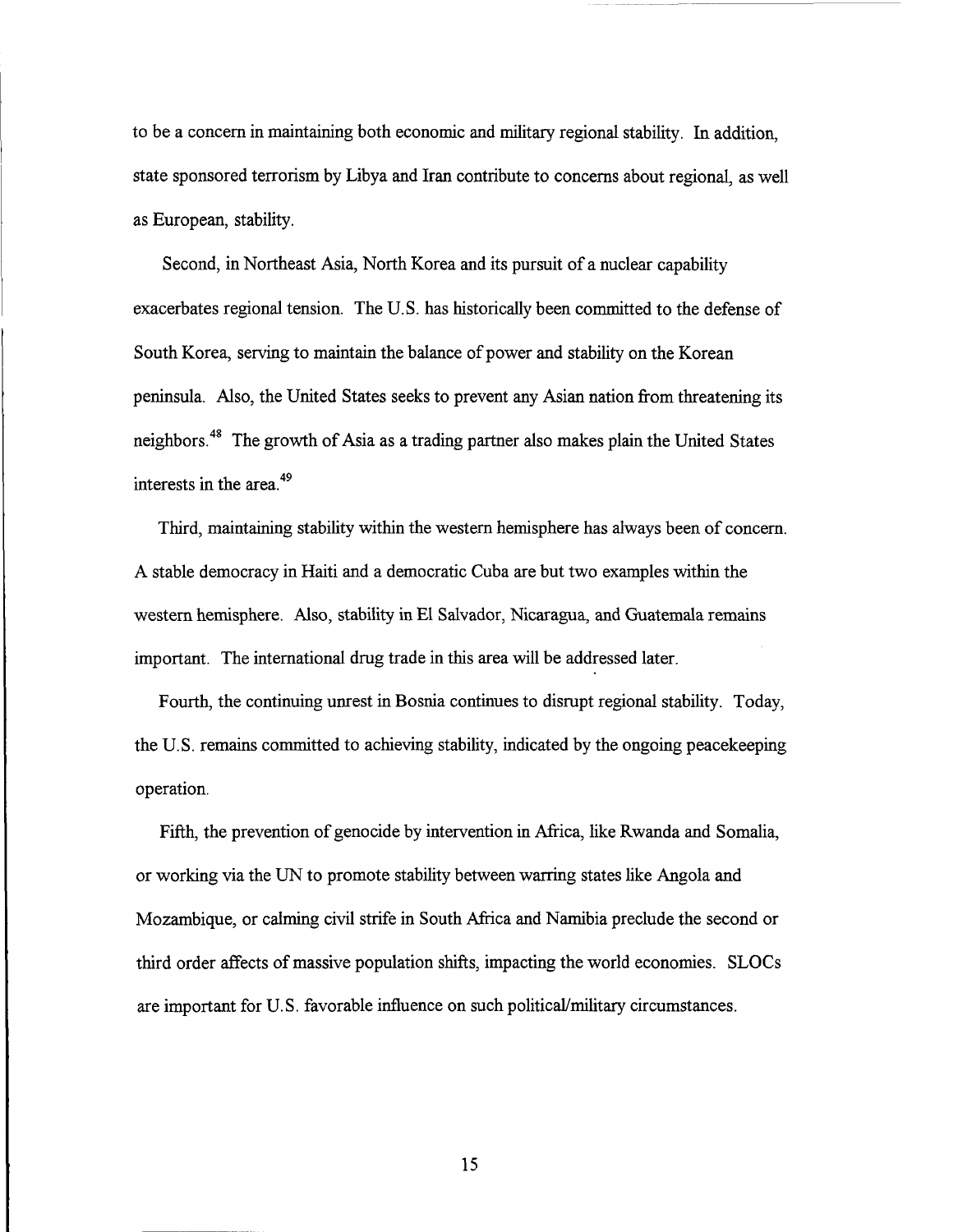Finally, the U.S. continues to keep an eye on the regional dispute over the Spratly Islands, though it doesn't seem likely that anything significant would occur to threaten SLOC or security interest.

The foregoing are not all inclusive in addressing U.S. foreign policy interests associated with security and economic concerns. In addition, the order in which they are addressed is unrelated to national priority. The underpinning of all is an immediate or a potential requirement to influence the situations for the importance of world economic and security reasons. The impact on SLOCs range from significant in the Middle East and Southeast Asia to minimal around the coastal areas of Africa. However, all situations would likely require the movement of naval forces and equipment to crisis areas along key SLOCs to influence U. S. security or economic interests.

## **Transnational Threat: Drug Trafficking:**

The international drug trade is an increasing threat to global stability. The narcotics trade is a multi-billion dollar endeavor. Money is used to finance terrorist organizations as well as economic growth for some trafficking countries. It is a problem to which the U.S. dedicates about \$16 billion dollars annually. To develop an appreciation of this problem, one can examine Burma (Myanmar). Dennis Bernstein and Leslie Kean published an article in the Washington Post on this matter entitled, "People of the Opiate." The article indicates that Burma is the world's biggest heroin producer. The United Nations Drug Control Program (UNDCP) regional conference, November 1996, indicated that the Asian drug trade reaps an annual income of \$63 billion.<sup>50</sup> Burma, the largest exporter, provides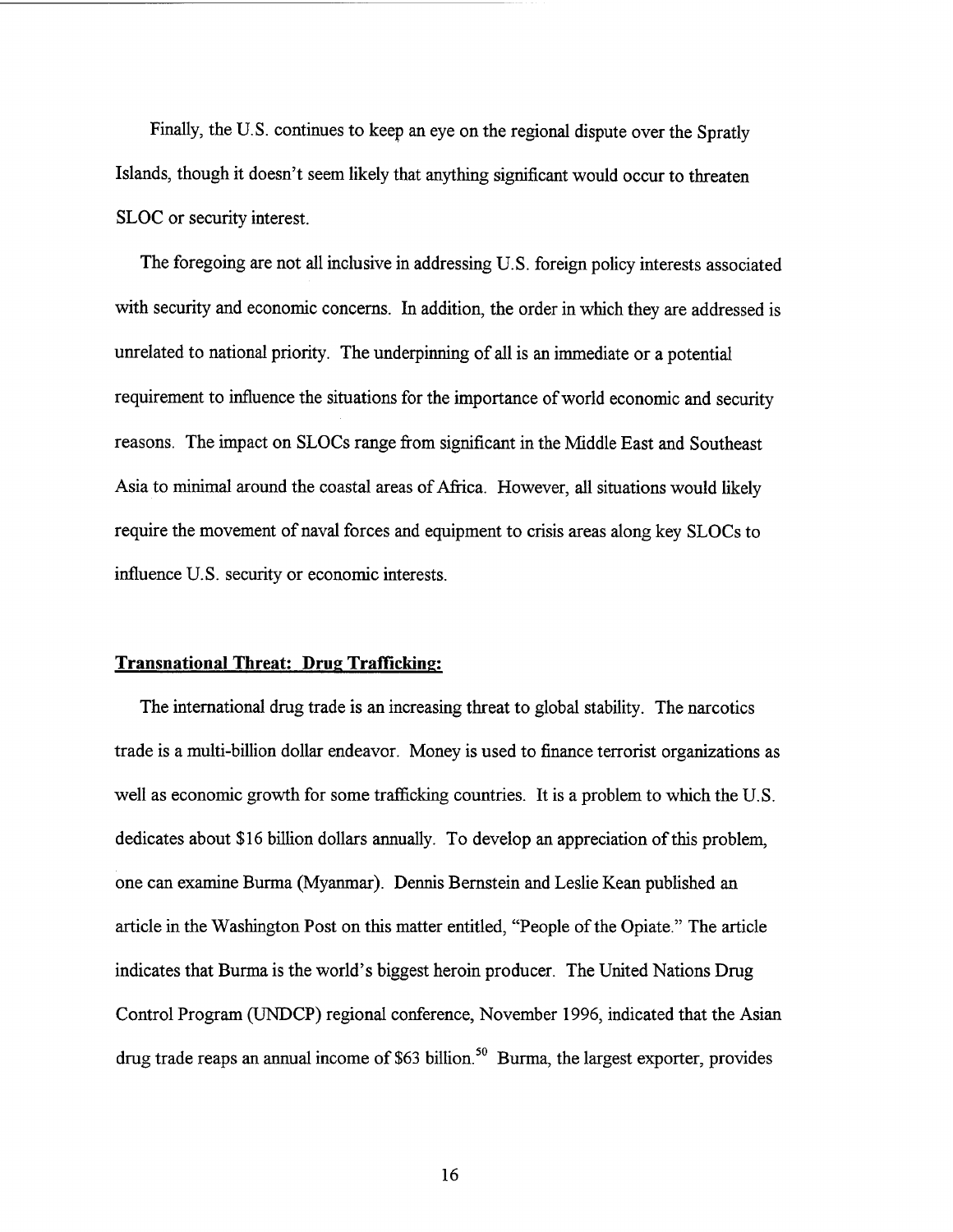more than 50 percent of the world's supply.<sup>51</sup> Bernstein and Kean further highlight the integration of narco-dollars into Burma's national economy. At least 50 percent of Burma's economy is unaccounted for and extralegal. Exports alone appear to be worth about as much as all legal exports. There is a direct correlation between the rise in heroin production in Burma and a resurgence of heroin use in the past five years in the United States.<sup>52</sup> Import, and likewise heroin consumption, has doubled since the mid-eighties. The amount of Burmese heroin sold in New York City has tripled since 1989. U.S. officials indicate that 60 percent of the heroin ceased in this country is Burmese. $^{53}$ Bernstein and Kean finally cite that the heroin pipeline from Burma to the economy is open full blast, and mainlining has become trendy among the U.S. youth; a San Francisco police sergeant indicated that buying heroin in his city is "as easy as buying a pack of cigarettes."54 It appears that any success achieved by international efforts to eradicate this trade could result in retaliation.

Burma is just one example. The reality is that drugs are being exported to the U. S. from Pakistan, other parts of Asia, and South America.<sup>55</sup> All these areas have discovered the Pacific trafficking lanes to be most successfid. This SLOC becomes key because it is not a natural chokepoint which facilitates identification and search. Rather, the open sea lane of the Pacific allows ships to avoid authorities, reach key points at western ports of Mexico for subsequent transportation throughout the United States. Problems of drug interdiction in the eastern Pacific are exacerbated because the U.S. has few bilateral agreements with Pacific Coast nations for law enforcement cooperation such as the ones it has developed over the years throughout the Caribbean.<sup>56</sup> Consequently, the U.S. is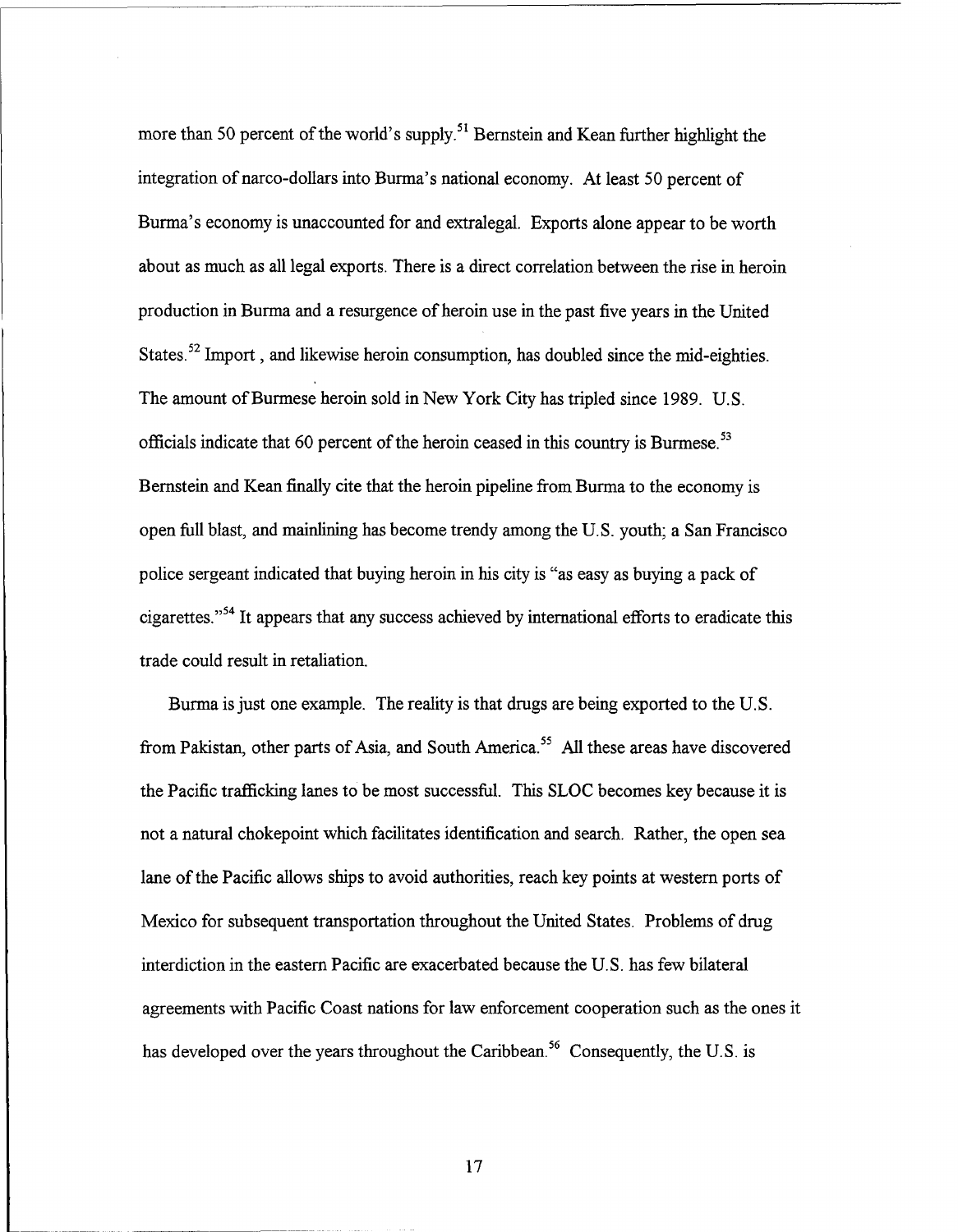beginning to see the importance of a key SLOC not as a chokepoint but for the advantages it provides to the transnational threat of drug trafficking.

#### **U.S. Strategy:**

The United States' strategy of ensuring unobstructed transit through chokepoints/SLOCs is captured in the Convention on the Law of the Sea (LOS) treaty. Though the United States has not officially ratified the treaty, because of the seabed mining issue, it has agreed to apply the treaty provisionally. The Departments of Defense, State and Commerce are in full support of this treaty which is currently being considered in Congress. The U.S. interest in the treaty was best expressed by former Secretary of Defense William Perry: "We support the Convention because it confirms traditional high seas freedoms of navigation and overflight; it details passage rights through international straits (chokepoints); and it reduces prospects for disagreements with coastal states during operations."<sup>57</sup> The LOS Convention addresses U.S. national security interests, as an example (which is reprinted from National Securitv and the Convention on the Law of the Sea, Second Edition, January 1996, by The U. S. Department of Defense, Washington D.C.):

- Preserve freedoms of navigation and overflight on high seas.
- Maintain these high seas freedoms in the 200 NM Exclusive Economic Zones of coastal States (e.g., Vietnam).
- Guarantee freedom of navigation and overflight through international straits (most crucial are Gibraltar, Hormuz, and Malacca).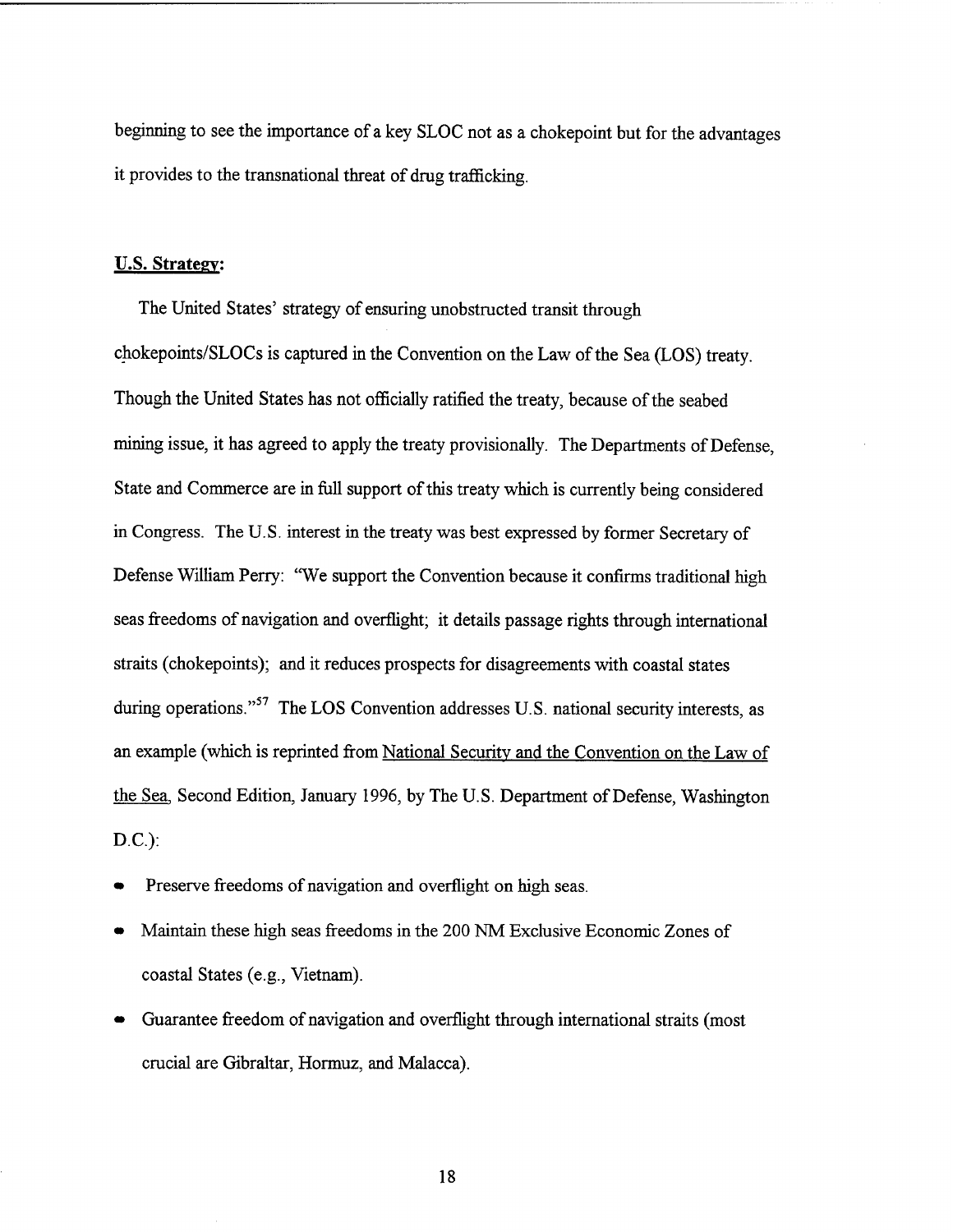- Establish the regime of archipelagic sea lanes passage (for transit through strategically located archipelagoes, such as Indonesia and the Philippines).
- Guarantee passage through foreign territorial seas along with a clear delineation of coastal State regulatory authority.
- Limit the width of the territorial sea to twelve nautical miles.
- Establish more objective rules for drawing baselines for measuring maritime zones (restrains coastal States fiom extending their jurisdictional reach farther seaward).
- Preserve the sovereign immune status of our warships and other public vessels and aircraft.

Since 1979, the basis for the Departments of Defense and State in countering excessive maritime claims has been the Freedom of Navigation (FON) program. The LOS will create a universal method of behavior and a improved manner in resolving conflict via the Convention vice solely diplomatic and operational approaches.

The U.S. National Military Strategy (NMS) of promoting stability and thwarting aggression via power projection is inextricably linked to SLOC passage. The three essential components of the NMS are peacetime engagement, deterrence and conflict prevention, and fighting and winning the nation's wars. Key to this strategy is the forward deployment of forces, especially for crisis response. Maritime forces are forward deployed to enhance the NMS and ensure that SLOCs remain open. Maritime forces for the United States are the Navy, Marine Corps and Coast Guard. Navy and Marine forces are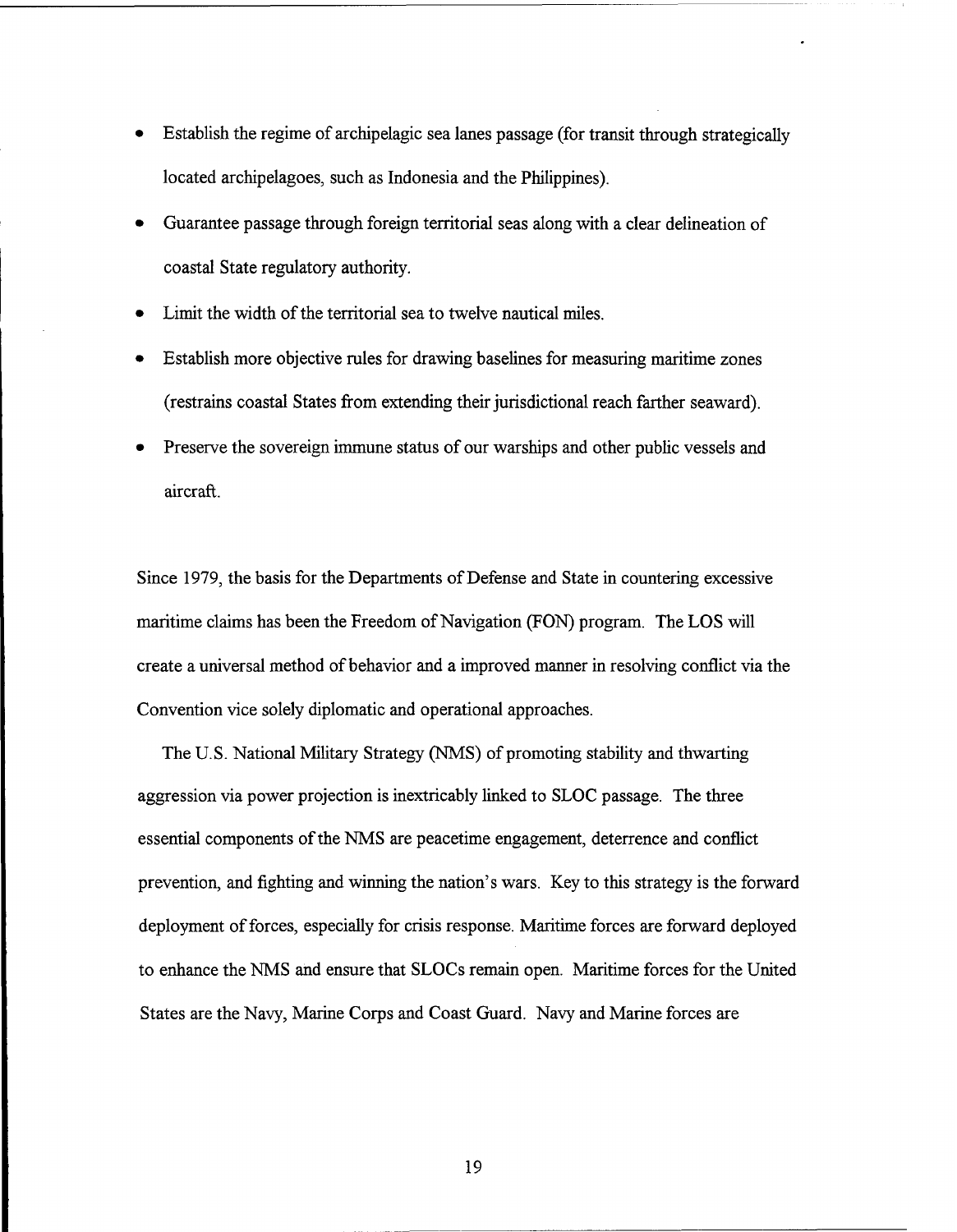strategically deployed in areas of special interest to the United States and possess the capability to rapidly close potential crisis areas.

There are, however, several circumstances reshaping U.S. security interests in the seas and the corresponding naval strategy, as highlighted in a issue of the Strategic Forum, published by the Institute for National Strategic Studies, National Defense University.<sup>58</sup>

First, the post Cold War U.S. military strategy has adjusted to properly address multiple regional interests and challenges. United States maritime forces redefined their focus to adjust to these challenges with emphasis on power projection. This was initially verbalized in the 1992 Navy and Marine Corps White Paper, "From the Sea," and later amplified in "Forward from the Sea." The anticipated missions included traditional roles such as presence, strategic deterrence, sea control (SLOC passage), crisis response, power projection and sealift. Embargoes, counternarcotics operations, and humanitarian operations define the peacetime roles.

Second, the naval forces are adjusting to the realities of budget cuts and the impact on naval strategy. Based on the Secretary of Defense's 1990 Base Force Concept, the Navy is reducing personnel and operating expenses by one-third. By the end of the century the navy is anticipated to have 330 ships, a decrease from the nearly 600 ships operating in 1988. Integration of naval forces with other services and interoperability with allied forces and the redesign of fundamental operations is being emphasized to precipitate savings.

The challenge to U.S. maritime forces is to remain flexible in preparing for current missions, to include SLOC passage, and adapt to new ones in view of the unpredictable future international scene and force reductions. The U.S. naval forces could find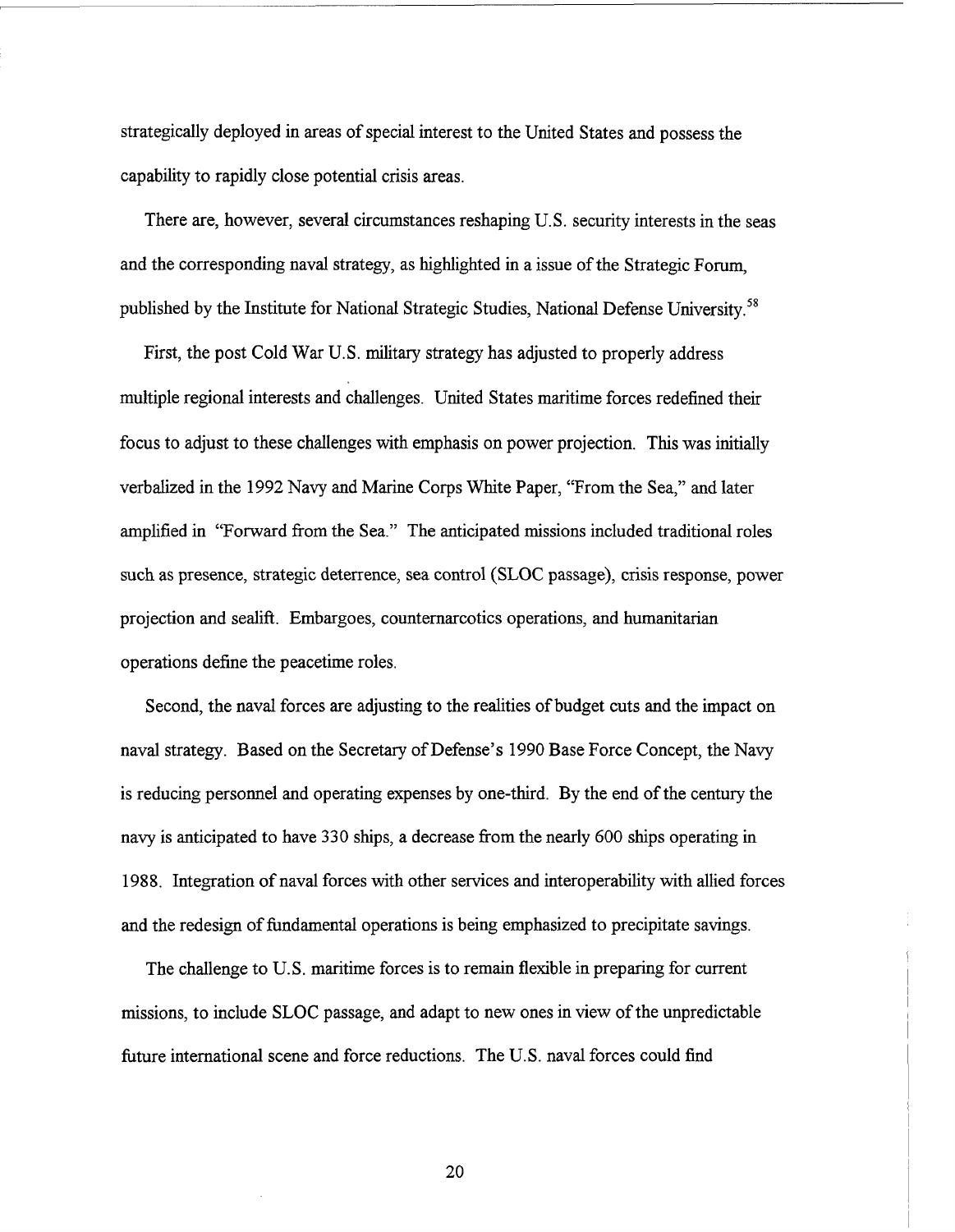themselves stretched thin in the face of several crises engaging U.S. interests and thereby necessitating simultaneous response. Currently, the importance of naval forces securing SLOCs is constant. This will ensure access and sustainment for all other forces committed in a crisis.

# **Conclusions:**

The military, economic and political importance of the seas lines of communication have remained fundamentally unchanged, since Mahan wrote on this issue. Sea lines of communication (SLOCs) are essential geopolitical considerations when developing strategy. Mahan understood the importance of this during his lifetime but has the issue of SLOCs been properly addressed by our strategy in this post cold war world -- the fundamental thrust of this research?

The answer is captured in a 1994, Department of Defense White Paper, "National Security and the Convention of the Law of the Sea:"

"National Security interests in having a stable oceans regime are, if anything, even more important today than in 1982, when the world had a roughly bipolar political dimension and the U.S. had more abundant forces to project power to wherever it was needed....Without international respect for the freedoms of navigation and overflight set forth in the (LOC) Convention, exercise of our forces' mobility rights would be jeopardized. Disputes with littoral states could delay action and be resolved only by protracted political discussions. The response time for U.S. and allied/coalition forces based away from potential areas of conflict could lengthen... Forces may arrive on the scene too late to make a difference, affecting our ability to influence the course of events consistent with our interest and treaty obligations."<sup>59</sup>

Similar support has been voiced by the former Secretary of State, Warren Christopher. As a result, President Clinton submitted a letter to the Congress, 7 October 1994, recommending ratification of the United Nations Convention on the Law of the Sea.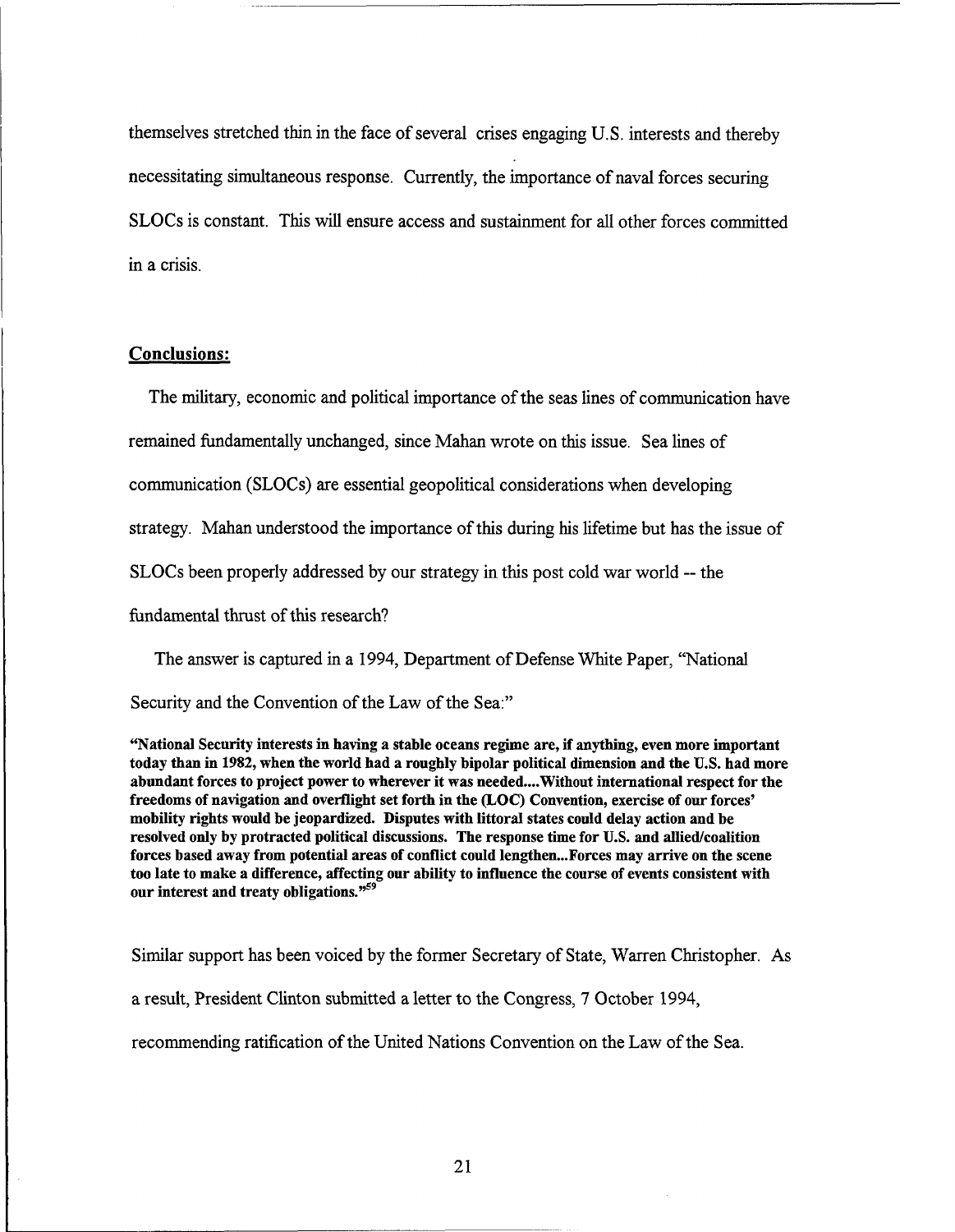In essence, the United States clearly understands the importance of SLOCs and is pursuing policies that will, among other things, ensure that unimpeded sea lanes will remain for the transit of military and commercial vessels. The preeminent means to securing this assurance rests within Congressional ratification of the United Nations Law of Sea (LOS), an international treaty that has been ratified by the required 60 countries. With changes in the previous controversial seabed mining provision, the United States is favorably considering ratification.

History has demonstrated, however, that the U.S. and the world have not always had the benefit of dealing with rational actors who will favorably embrace agreements like the LOS Convention. Some states will remain outside the LOS Convention. Regimes with desires of hegemony, have threatened their neighbors and important SLOCs as recently as 1990 in the Middle East, and the current tensions over the Spratlys in the Asia-Pacific region will continue to potentially threaten U.S. interests and allies. Therefore, and as always, national strategy should be complimented by military strategy. The need for maintaining naval operations in the defense of fieedom of navigation remains. Resources needed to carry out this effort must be directed into reduced Department of the Navy and State Department budgets. Current indications portend a continued reduction in the federal budget and national security resources continually challenged in meeting global crises.

Finally, the importance of forward presence in deterrence remains important for SLOC protection. The U.S. should take a more critical view in reexamining national strategy and the national military strategy vis-a-vis the rapid downsizing of forces relative to the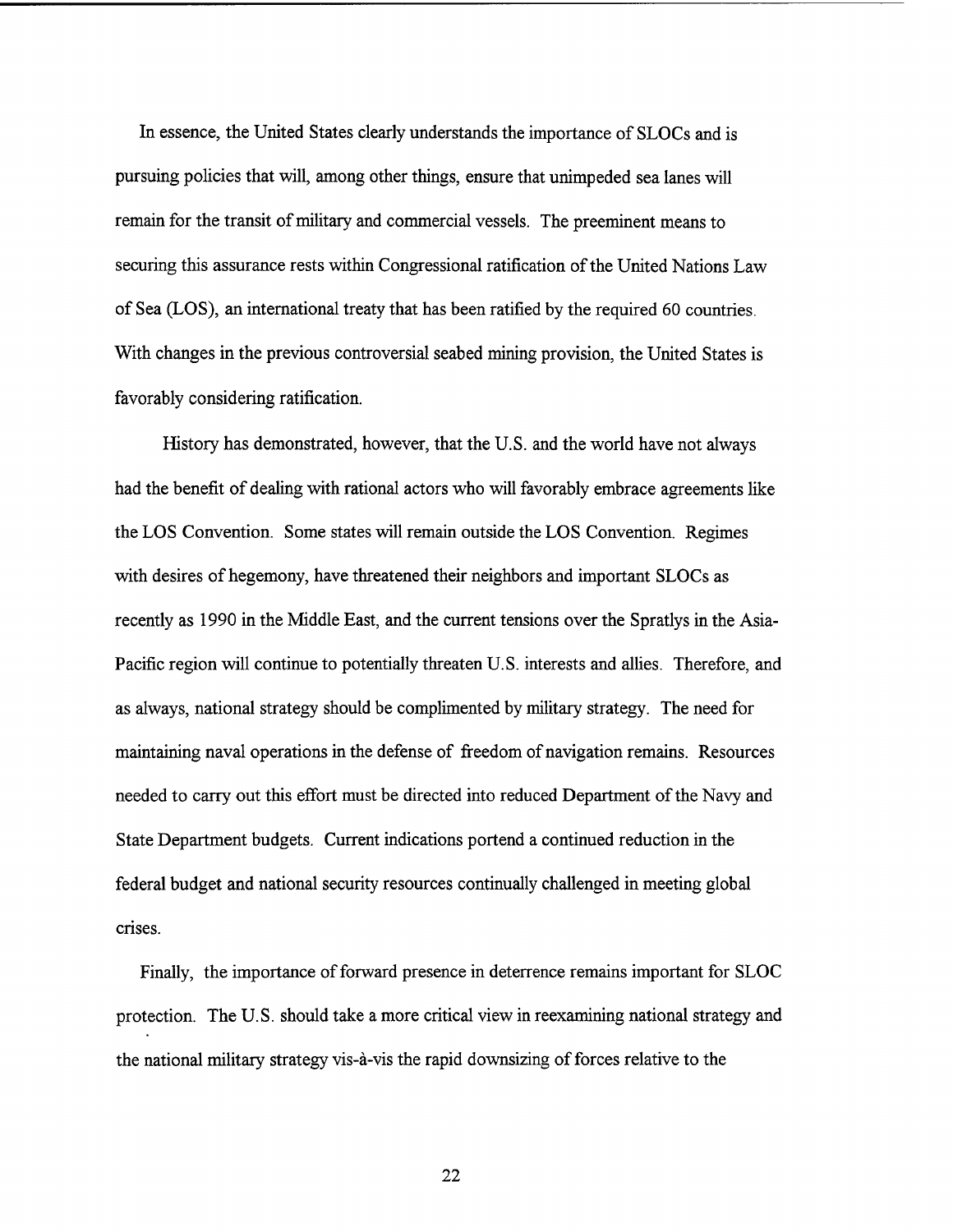geopolitical issues associated with SLOCs. Deterrence and power projection elevate the importance of SLOCs to the national security strategy (supported by the national military strategy) in that U.S. maritime forces will require timely, uninterrupted passage during crisis. Moreover, a failure in deterrence has potential to disrupt a stable world economy if a measured timely response is negatively impacted by our inability to flow forces through the SLOCs. Though the LOS Convention may create an environment to rationally address SLOC issues, again, history is replete with irrational actors. The irrational acts of hegemons, religious zealots, and nationalist (China/Taiwan) and the second and third order affects of their disruptions should not be overlooked by the U.S. when assessing the geopolitical issues of SLOCs. Though the LOS Convention treaty may be a positive development, the future military force structure may be strained to continually ensure SLOC security for commercial and military requirements. Miscalculation in reexamining this most important geopolitical issue has the potential for major U.S. and global disruption across the political, economic and military spectrum.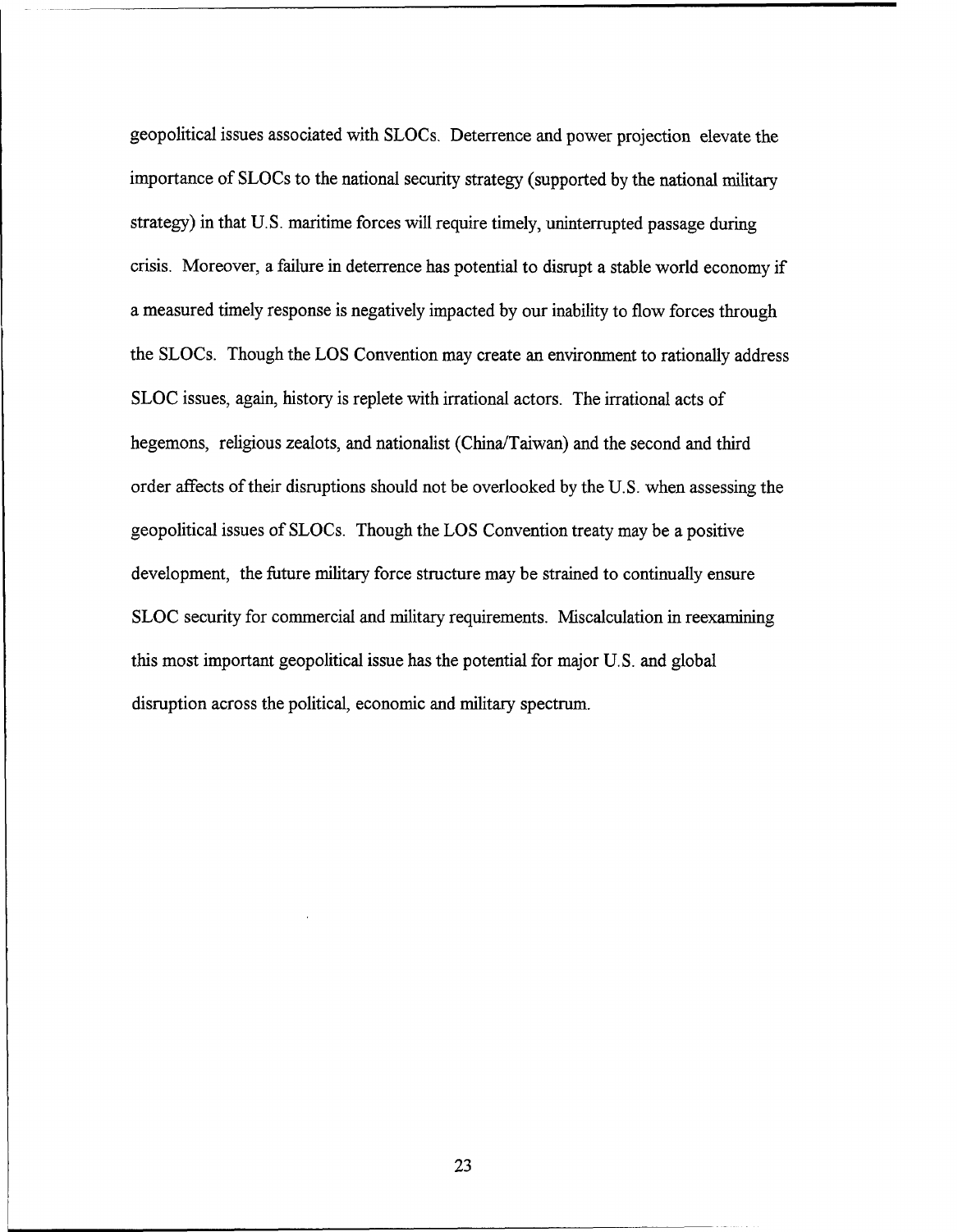# **ENDNOTES**

<sup>1</sup> Colonel James E. Toth, USMC (Ret.), "Military Strategy Note: Strategic Geography," ICAF, 1995, 1.  $2$  Ibid. 6.  $3$  Ibid.  $<sup>4</sup>$  Ibid.</sup> <sup>5</sup>LtCol Michael Lee Lanning, USA (Ret.), The Military 100: A Ranking of the Most Influential Militarv Leaders of **All** Time (Secaucus: Carol, 1996), 147.  $\frac{6}{7}$  Ibid. 147.<br> $\frac{148}{1}$ **<sup>8</sup>**Toth, 4. <sup>9</sup> Allen Westcott, Mahan On Naval Warfare (Boston: Little, Brown, and Company, 1948), 77. **lo** Ibid., **78. l1** Ibid., **5. l2** Ibid., **94. l3** Ibid., 20. **l4** Ibid. **l5** Ibid. **l6** Toth, 1. **l7** Ibid. **ls** Ibid. **l9** Ibid., 2. <sup>20</sup> Ibid. **<sup>21</sup>**Ibid. **<sup>22</sup>**Ibid.  $23$  Ibid. **<sup>24</sup>**Ibid. **<sup>25</sup>**Ibid. <sup>26</sup> U.S. Department of Defense, National Security and the Convention on the Law of the *Sea,* Second Edition, January 1996, 11. **<sup>27</sup>**Ibid. <sup>28</sup> U.S. Navy, "Freedom of Navigation to Trade, Freedom to Fish," All Hands Magazine, January 1995,21.  $29$  Ibid. <sup>30</sup> U.S. Department of Defense, 6. **<sup>31</sup>**Ibid., **12.**  *<sup>32</sup>*Ibid. **<sup>33</sup>**Ibid. <sup>34</sup> John H. Noer and David Gregory, Chokepoints: Maritime Economic Concerns in Southeast Asia (Washington, D.C.: NDU, 1996), **3.**   $35$  Ibid.,  $3$ . **36** Ibid., 4.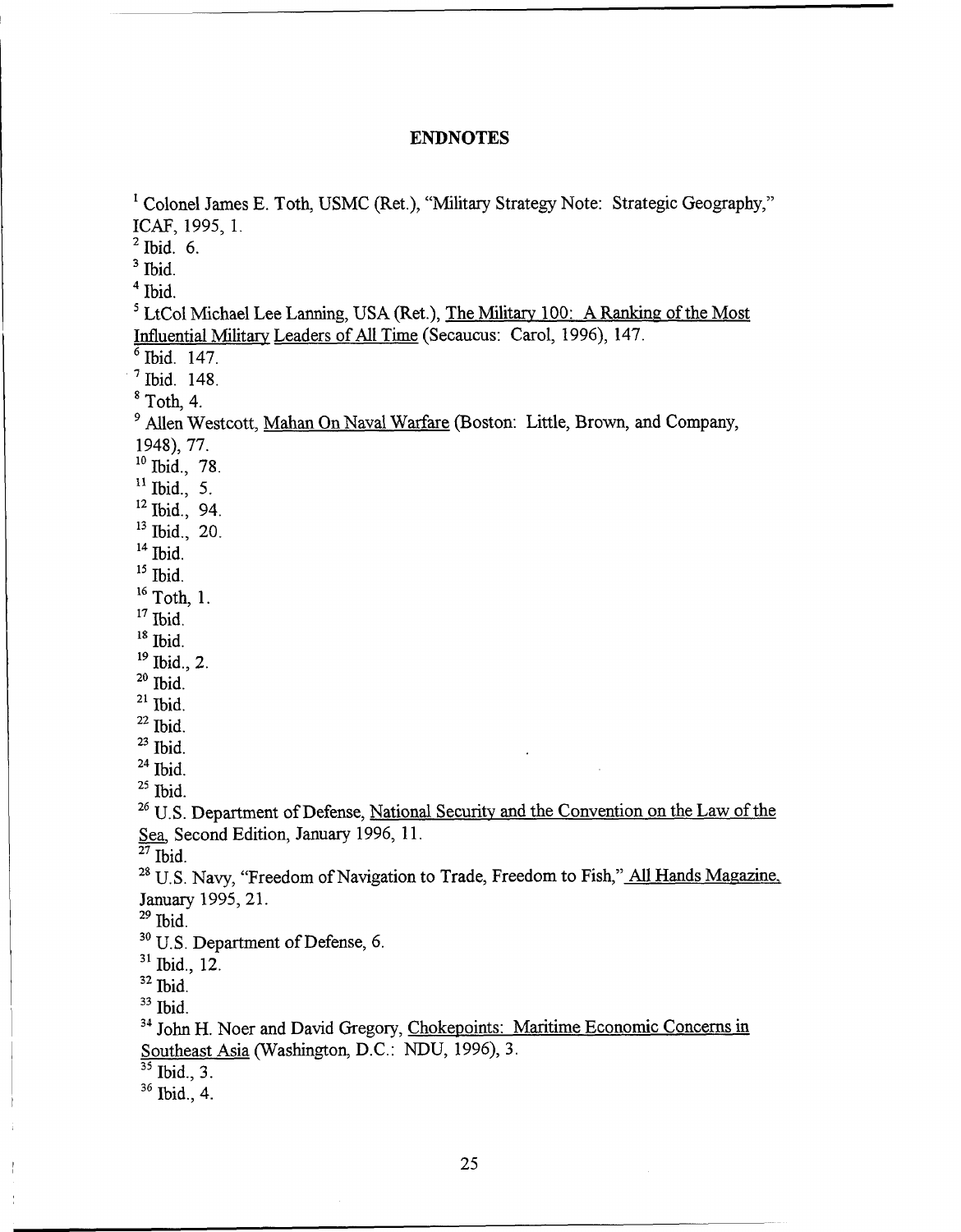$37$  Ibid.

38 Ibid.

 $39$  Ibid., 9.

 $40$  Ibid., 23.

 $41$  Ibid., 31.

**<sup>42</sup>**Ibid., 32.

43 U.S. Department of Defense, 9.

 $44$  Ibid.

 $45$  Ibid.

46 Ibid.

**<sup>47</sup>**Ibid., 5.

48 Kluwer Law International, "The Pursuit of American Foreign Policy Interests," Foreign Policv Bulletin, Vol. 7, No. 5, Sep/Oct 1996, 30.

 $49$  Ibid., 30.

<sup>50</sup> Dennis Bernstein and Leslie Kean, "People of the Opiate," The Baltimore Sun, 22 December 1996, p. 5F.

 $51$  Ibid.

**<sup>52</sup>**Ibid.

- 53 Ibid.
- 54 Ibid.

55 Molly Moore, "Latin Drugs Flow North via Pacific: Traffickers' Ships Hard to

Intercept," Washington Post, 30 January 1997, A-16.

56 Ibid.

<sup>57</sup> Institute for National Strategic Studies, "U.S. Security Challenges in Transition, Oceans and the Law," Strategic Assessment 1995,

<http://198.80.3 6.9 **1/ndu/inss/sa95/sach08co.html>,** 1.

<sup>58</sup> Ann L. Hollick, "Ocean Law: Senate Approval of the UN Convention," Strategic

Forum, No. 41, August 1995, National Defense University, Washington, D.C., p. 2-3.

<sup>59</sup> Institute for National Strategic Studies, "U.S. Security Interests," Strategic Assessment 1995, <http://198.80.36.91/ndu/inss/sa95/sach0802.html>.p. 2.